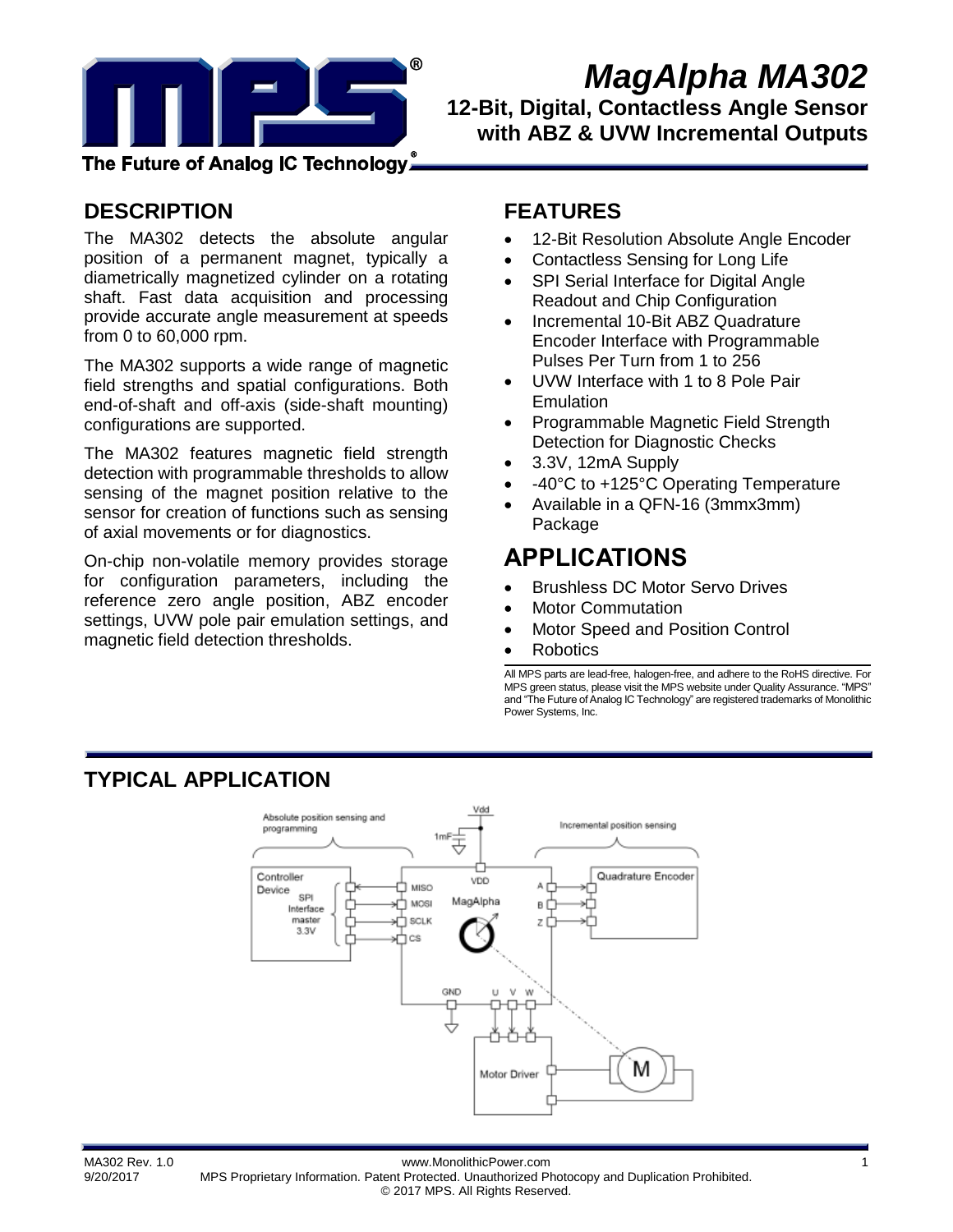

### **ORDERING INFORMATION**

| Part Number* | Package          | <b>Top Marking</b> |  |  |
|--------------|------------------|--------------------|--|--|
| MA302GQ      | QFN-16 (3mmx3mm) | See Below          |  |  |

\* For Tape & Reel, add suffix –Z (e.g. MA302GQ–Z)

### **TOP MARKING**

### **AWDY**

### LLL

AWD: Product code of MA302GQ Y: Year code LLL: Lot number



### **PACKAGE REFERENCE**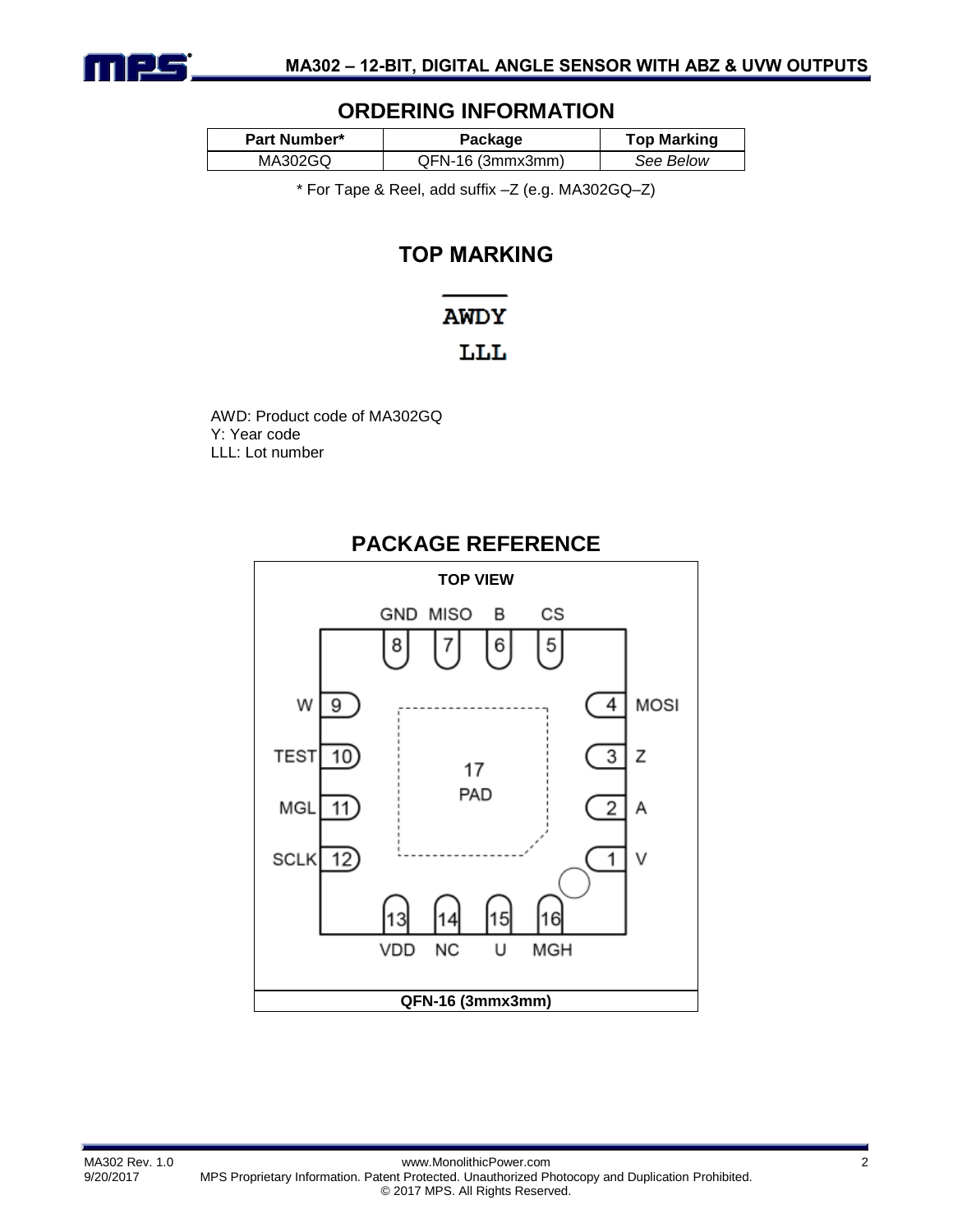

### **ABSOLUTE MAXIMUM RATINGS (1)**

| Output pin voltage $(VO)$ -0.5V to +4.6V                  |
|-----------------------------------------------------------|
| Continuous power dissipation $(T_A = +25^{\circ}C)^{(2)}$ |
|                                                           |
|                                                           |
|                                                           |
|                                                           |
|                                                           |

### *Thermal Resistance* **(3)** *θJA θJC*

QFN-16 (3mmx3mm) ............ 50.......12 ... °C/W

#### **NOTES:**

- 2) The maximum allowable power dissipation is a function of the maximum junction temperature  $T_J$  (MAX), the junction-toambient thermal resistance  $\theta_{JA}$ , and the ambient temperature TA. The maximum allowable continuous power dissipation at any ambient temperature is calculated by  $P_D$  (MAX) = (T<sub>J</sub>  $(MAX)$ -T<sub>A</sub>)/θ<sub>JA</sub>.
- 3) Measured on JESD51-7, 4-layer PCB.

<sup>1)</sup> Exceeding these ratings may damage the device.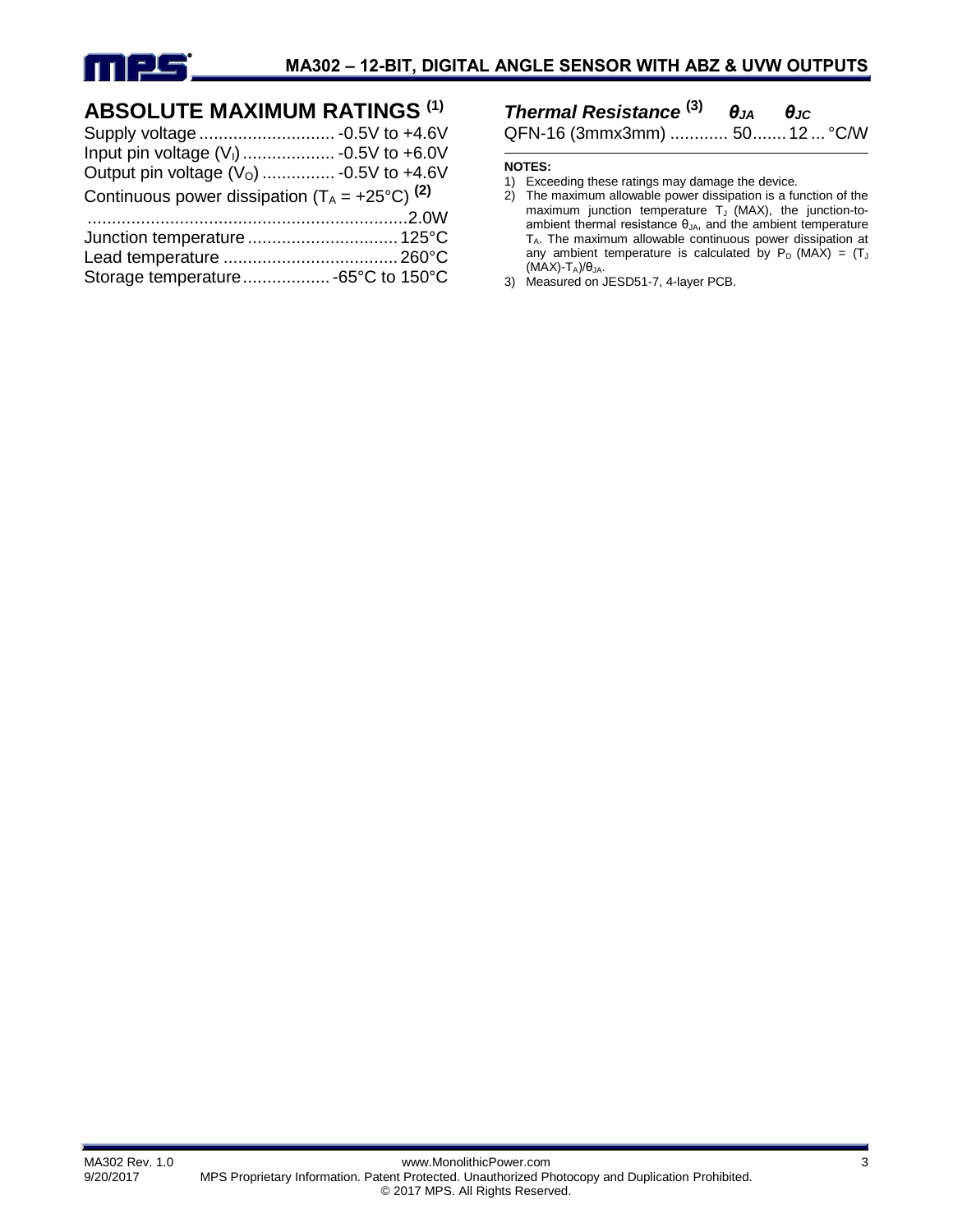### **ELECTRICAL CHARACTERISTICS**

| <b>Parameter</b>                        | Symbol      | <b>Condition</b>                           | Min   | Typ  | <b>Max</b> | <b>Units</b> |
|-----------------------------------------|-------------|--------------------------------------------|-------|------|------------|--------------|
| <b>Recommended Operating Conditions</b> |             |                                            |       |      |            |              |
| Supply voltage                          | Vdd         |                                            | 3.0   | 3.3  | 3.6        |              |
| Supply current                          | <b>I</b> DD | From -40 $^{\circ}$ C to +125 $^{\circ}$ C | 10.2  | 11.7 | 13.8       | mA           |
| Operating temperature                   | Top         |                                            | $-40$ |      | 125        | $^{\circ}C$  |
| Applied magnetic field                  | B           |                                            | 30    | 60   |            | mT           |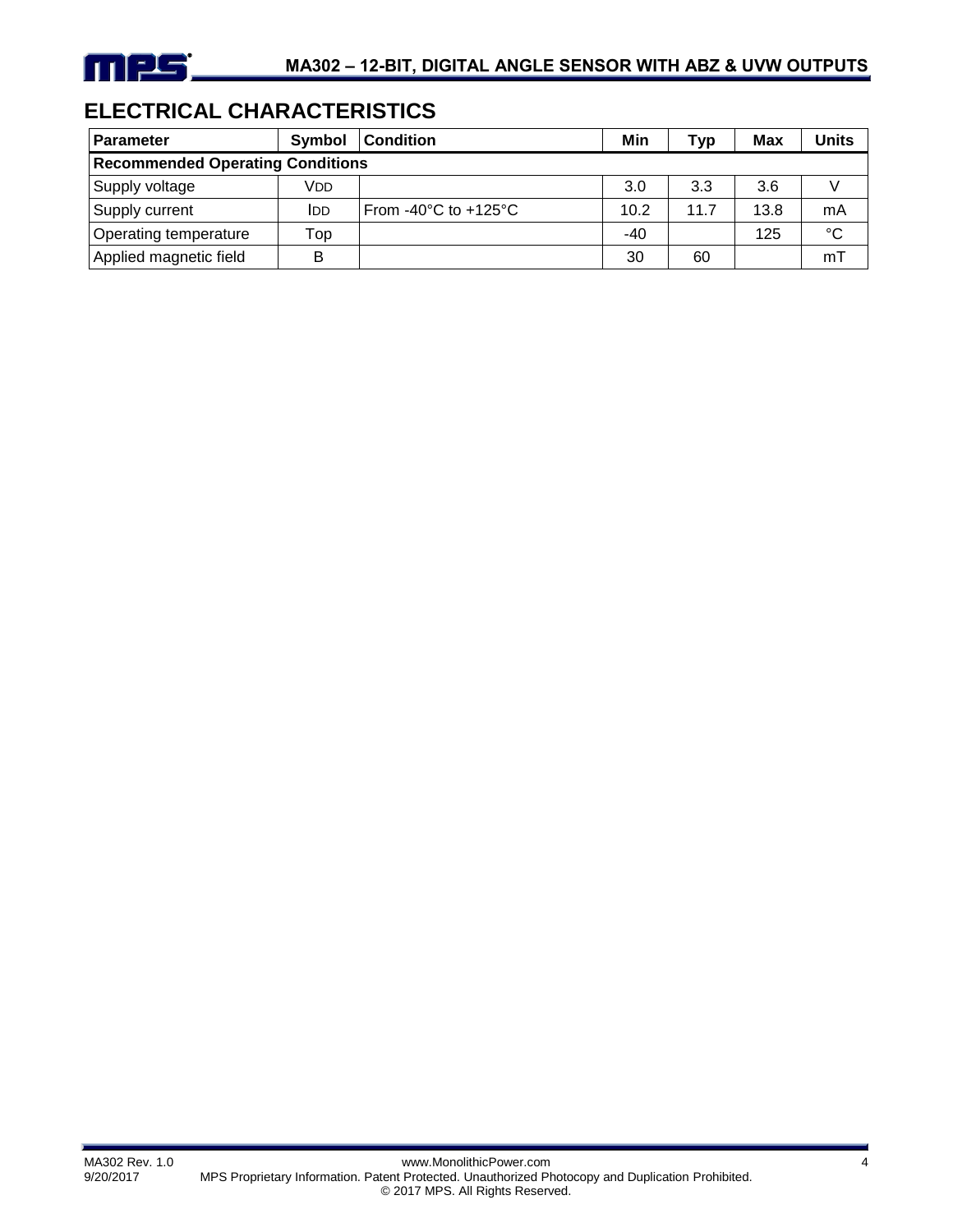### **GENERAL CHARACTERISTICS**

**VDD = 3.3V, 45mT < B < 100mT, Temp = -40°C to +125°C, unless otherwise noted.**

| <b>Parameter</b>                                     | Symbol     | <b>Condition</b>                                       | Min  | <b>Typ</b> | <b>Max</b>     | <b>Units</b> |
|------------------------------------------------------|------------|--------------------------------------------------------|------|------------|----------------|--------------|
| <b>Absolute Output - Serial</b>                      |            |                                                        |      |            |                |              |
| Effective resolution                                 |            | 30 deviation of the noise<br>distribution              | 11.0 | 11.8       | 12.8           | bit          |
| Noise rms                                            |            |                                                        | 0.01 | 0.02       | 0.03           | deg          |
| Refresh rate                                         |            |                                                        | 850  | 980        | 1100           | kHz          |
| Data output length                                   |            |                                                        | 14   |            | 14             | bit          |
| <b>Response Time</b>                                 |            |                                                        |      |            |                |              |
| Power-up time (4)                                    |            |                                                        |      |            | 12             | ms           |
| Latency <sup>(5)</sup>                               |            | Constant speed propagation<br>delay                    | 8    |            | 10             | μs           |
| Filter cutoff frequency (4)                          | Fcutoff    |                                                        |      | 390        |                | Hz           |
| <b>Accuracy</b>                                      |            |                                                        |      |            |                |              |
| INL at 25°C                                          |            | At room temperature over the<br>full field range       |      | 0.7        |                | deg          |
| INL between -40°C to<br>+125°C $(5)$                 |            | Over the full temperature range<br>and field range     |      | 1.1        |                | deg          |
| <b>Output Drift</b>                                  |            |                                                        |      |            |                |              |
| Temperature induced drift at<br>room temperature (5) |            |                                                        |      | 0.015      | 0.04           | deg/°C       |
| Temperature induced                                  |            | From 25°C to 85°C                                      |      | 0.5        | 1.2            | deg          |
| variation <sup>(5)</sup>                             |            | From 25°C to 125°C                                     |      | 1.0        | 2.1            | deg          |
| Magnetic field induced (5)                           |            |                                                        |      | 0.005      |                | deg/mT       |
| Voltage supply induced (5)                           |            |                                                        |      |            | 0.3            | deg/V        |
| <b>Incremental Output - ABZ</b>                      |            |                                                        |      |            |                |              |
| ABZ update rate                                      |            |                                                        |      | 16         |                | <b>MHz</b>   |
| Resolution - edges per turn                          |            | Programmable                                           | 4    |            | 1024           |              |
| Pulses per channel per turn                          | PPT+1      | Programmable                                           | 1    |            | 256            |              |
| ABZ hysteresis (5)                                   | H          |                                                        |      |            | 0.7            | deg          |
| Systematic jitter (5)                                |            | For $PPT = 255$ , between 0 and<br>100krpm, up to 60mT |      |            | 13             | $\%$         |
|                                                      |            | For $PPT = 127$ , between 0 and<br>100krpm             |      |            | $\overline{7}$ | $\%$         |
|                                                      |            | For $PPT = 255$ , between 0 and<br>100krpm             |      |            | 5.5            | %            |
| Random jitter $(3\sigma)$                            |            | For $PPT = 127$ , between 0 and<br>100krpm             |      |            | 2.8            | %            |
| Overall ABZ jitter (5)                               |            | Up to 60mT                                             |      |            | 0.3            | deg          |
| <b>Incremental Output - UVW</b>                      |            |                                                        |      |            |                |              |
| Cycle per turn                                       | <b>NPP</b> |                                                        | 1    |            | 8              |              |
| UVW hysteresis <sup>(5)</sup>                        | H          |                                                        |      |            | 0.7            | deg          |
| UVW jitter $(3\sigma)$ <sup>(5)</sup>                |            |                                                        |      | 0.1        | 0.3            | deg          |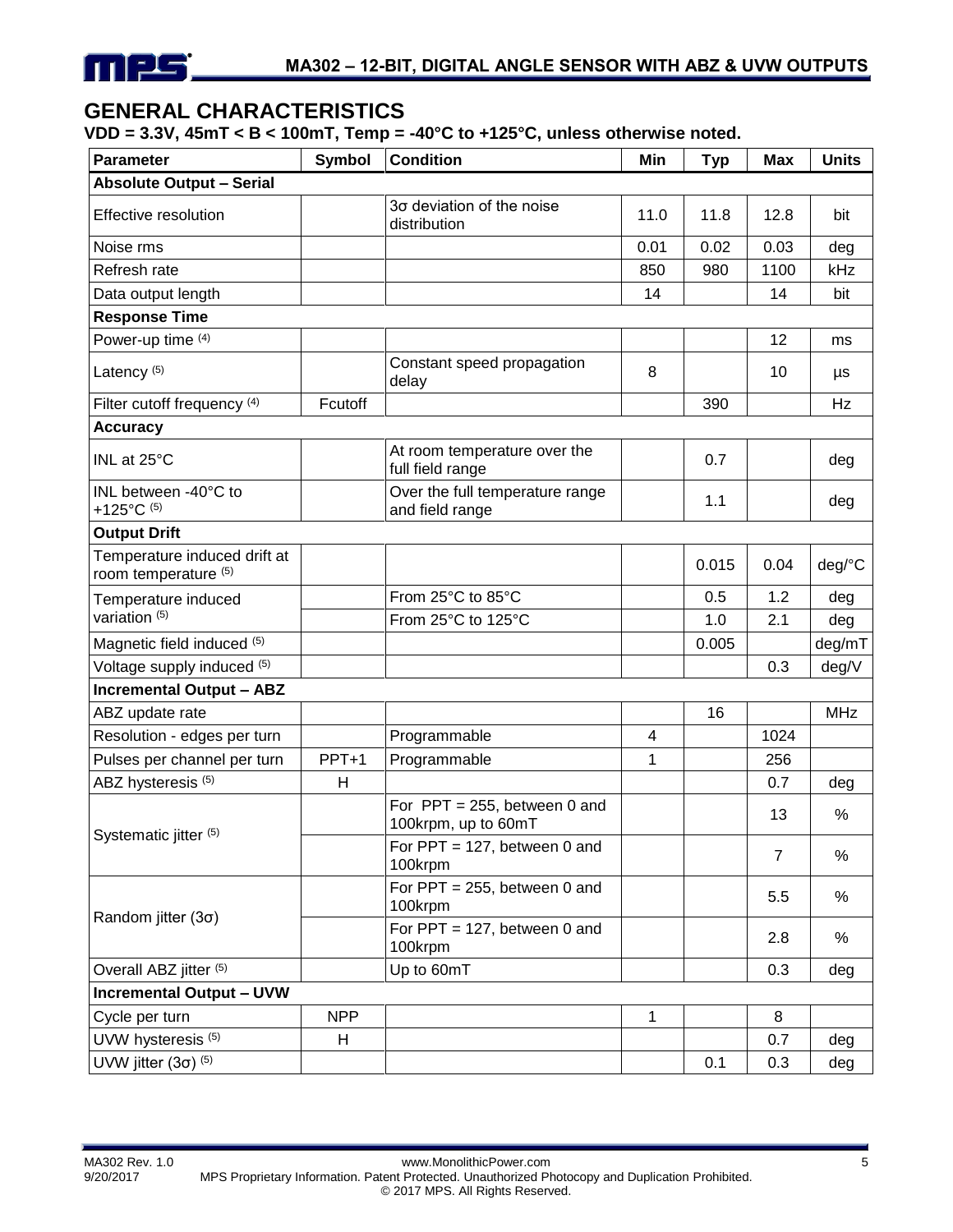### **GENERAL CHARACTERISTICS** *(continued)*

#### **VDD = 3.3V, 45mT < B < 100mT, Temp = -40°C to +125°C, unless otherwise noted.**

| <b>Parameter</b>                           | Symbol     | <b>Condition</b> | Min    | <b>Typ</b> | <b>Max</b> | <b>Units</b> |  |  |
|--------------------------------------------|------------|------------------|--------|------------|------------|--------------|--|--|
| <b>Magnetic Field Detection Thresholds</b> |            |                  |        |            |            |              |  |  |
| Accuracy <sup>(5)</sup>                    |            |                  |        | 5          |            | mT           |  |  |
| Hysteresis <sup>(5)</sup>                  | MagHys     |                  |        | 6          |            | mT           |  |  |
| Temperature drift (5)                      |            |                  |        | $-600$     |            | ppm/°C       |  |  |
| Digital I/O                                |            |                  |        |            |            |              |  |  |
| Input high voltage                         | Vıн        |                  | 2.5    |            | 5.5        | V            |  |  |
| Input low voltage                          | V⊫         |                  | $-0.3$ |            | 0.8        | V            |  |  |
| Output low voltage (5)                     | Vol        | $I_{OL} = 4mA$   |        |            | 0.4        | V            |  |  |
| Output high voltage (5)                    | Vон        | $I_{OH} = 4mA$   | 2.4    |            |            | V            |  |  |
| Pull-down resistor                         | <b>RPD</b> |                  | 43     | 55         | 97         | $k\Omega$    |  |  |
| Rising edge slew rate (4)                  | <b>TR</b>  | $CL = 50pF$      |        | 0.7        |            | V/ns         |  |  |
| Falling edge slew rate (4)                 | TF         | $CL = 50pF$      |        | 0.7        |            | V/ns         |  |  |

**NOTES:**<br>4) Gua

4) Guaranteed by design.<br>5) Guaranteed by characte Guaranteed by characteristic test.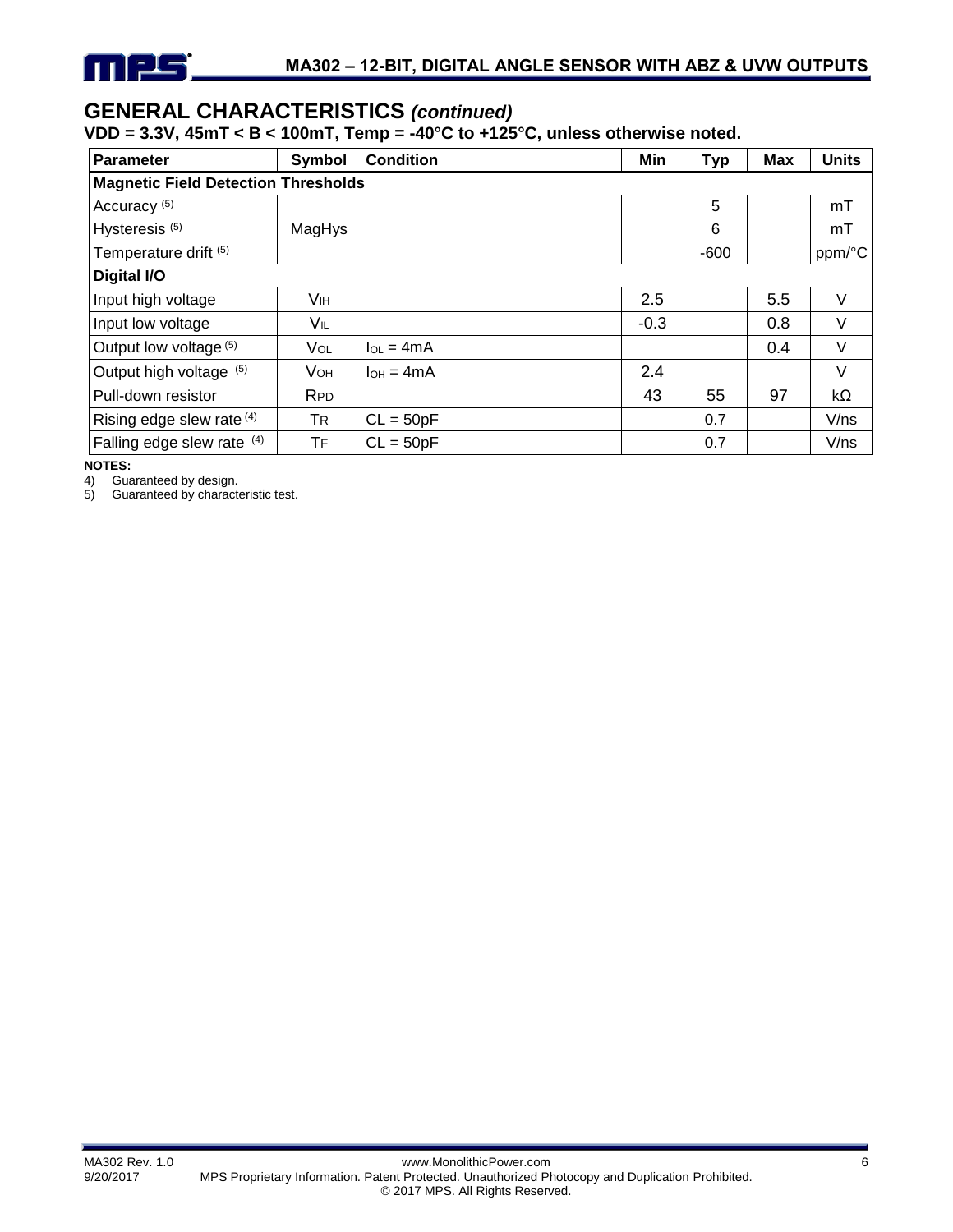### **TYPICAL CHARACTERISTICS**

**VDD = 3.3V, Temp = 25°C, unless otherwise noted.**

TIFLE

**ABZ Jitter at PPT = 255 Noise Spectrum at 50mT Filter Transfer Function**













**Effective Resolution (3σ)** 



**Current Consumption at VDD = 3.3V**

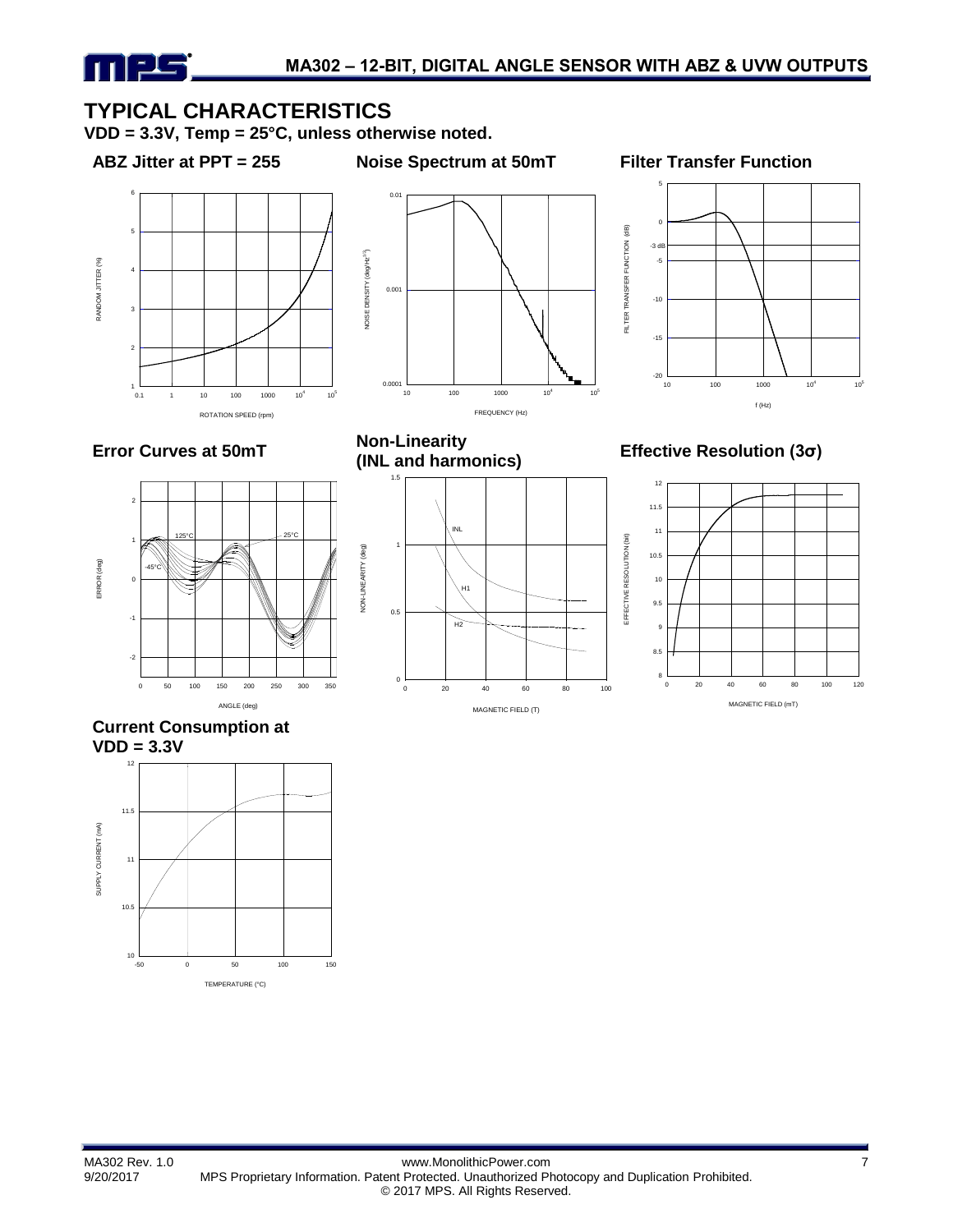

### **PIN FUNCTIONS**

| Package<br>Pin# | <b>Name</b> | <b>Description</b>                                                                                    |
|-----------------|-------------|-------------------------------------------------------------------------------------------------------|
|                 | V           | <b>Motor commutation output.</b>                                                                      |
| $\overline{2}$  | A           | Incremental output.                                                                                   |
| 3               | Z           | Incremental output.                                                                                   |
| 4               | <b>MOSI</b> | Data in (SPI). MOSI has an internal pull-down resistor.                                               |
| 5               | CS.         | Chip select (SPI). CS has an internal pull-up resistor.                                               |
| 6               | B           | Incremental output.                                                                                   |
| $\overline{7}$  | <b>MISO</b> | Data out (SPI). MISO has an internal pull-down resistor that is enabled at a high impedance<br>state. |
| 8               | <b>GND</b>  | Supply ground.                                                                                        |
| 9               | W           | Motor commutation output.                                                                             |
| 10              | TEST        | <b>Connect to ground.</b>                                                                             |
| 11              | MGL         | Digital output indicating field strength below MGLT level.                                            |
| 12 <sup>2</sup> | <b>SCLK</b> | Clock (SPI). SCLK has an internal pull-down resistor.                                                 |
| 13              | VDD.        | Supply 3.3V.                                                                                          |
| 14              | NC.         | No connection. Leave NC unconnected.                                                                  |
| 15              | U           | <b>Motor commutation output.</b>                                                                      |
| 16              | <b>MGH</b>  | Digital output indicating field strength above MGHT level.                                            |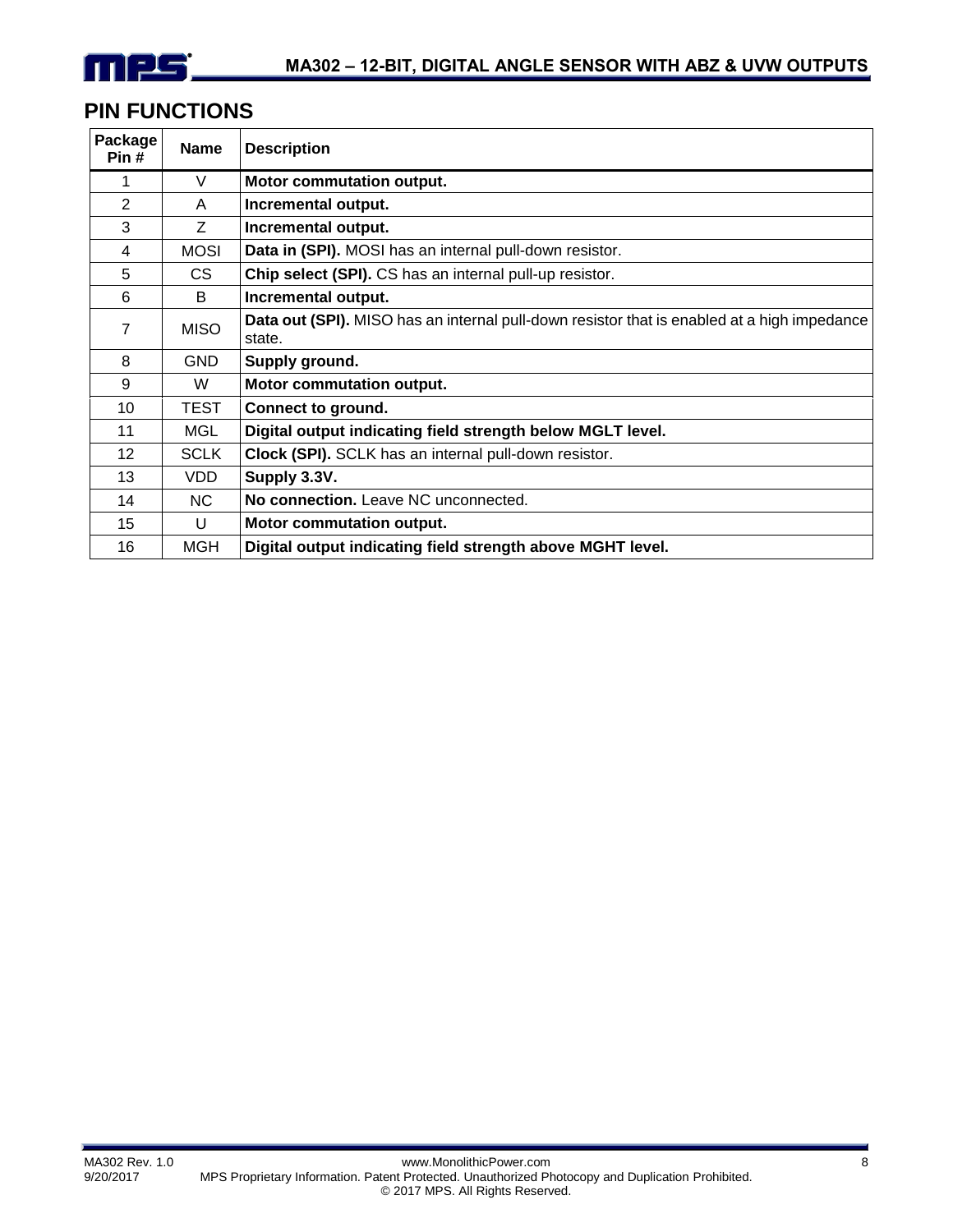

### **BLOCK DIAGRAM**



**Figure 1: Functional Block Diagram**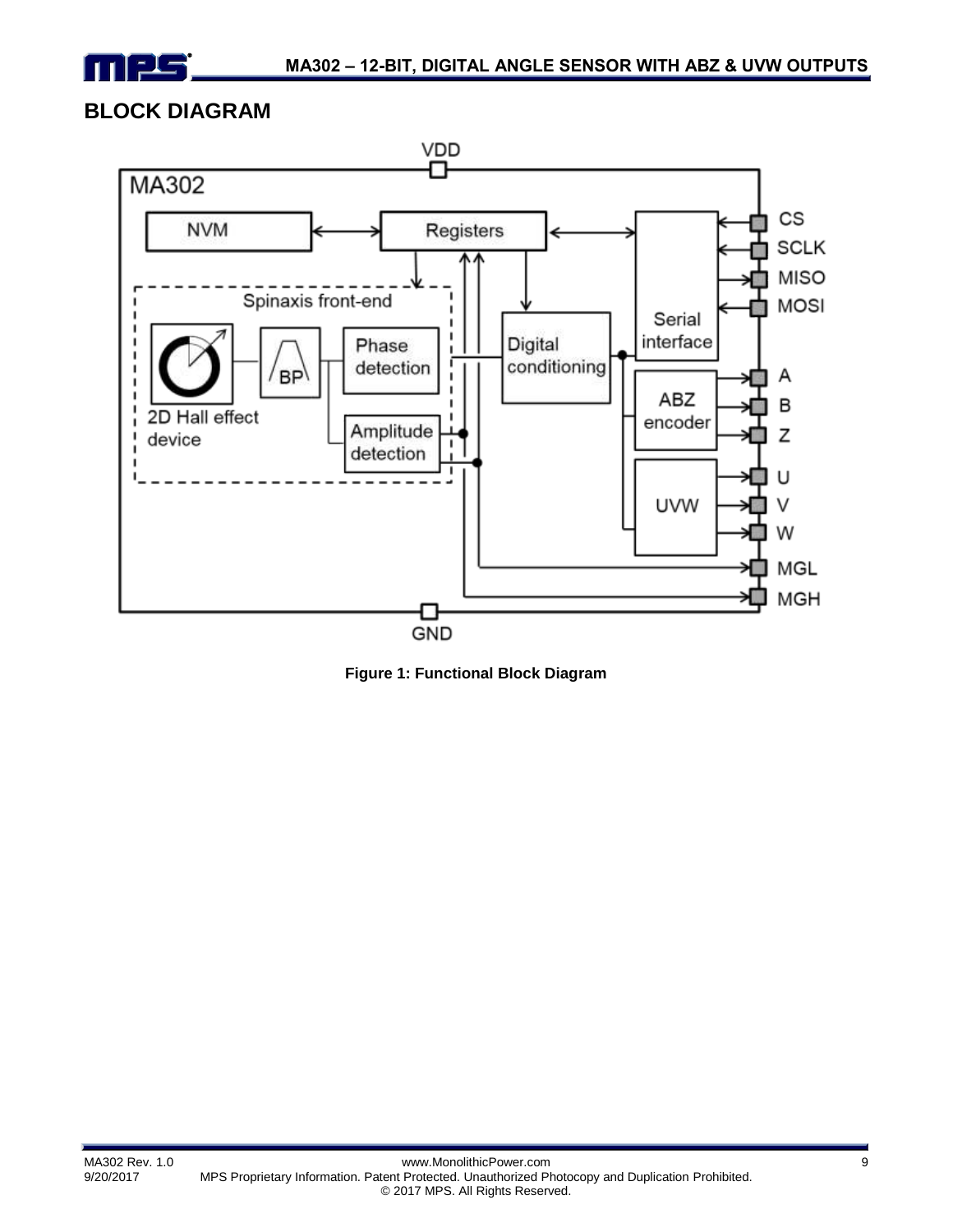

### **OPERATION**

#### **Sensor Front-End**

The magnetic field is detected with integrated Hall devices located in the center of the package. The angle is measured using the *Spinaxis*<sup>™</sup> method, which directly digitizes the direction of the field without complex arctangent computation or feedback loop-based circuits (interpolators).

The *Spinaxis*<sup>™</sup> method is based on phase detection and generates a sinusoidal signal with a phase that represents the angle of the magnetic field. The angle is then obtained by a time-to-digital converter, which measures the time between the zero crossing of the sinusoidal signal and the edge of a constant waveform (see Figure 2). The time-to-digital is output from the front-end to the digital conditioning block.



**Top: Sine Waveform Bottom: Clock of Time-to-Digital Converter Figure 2: Phase Detection Method**

The output of the front-end delivers a digital number proportional to the angle of the magnetic field at the rate of 1MHz in a straightforward and open-loop manner.

#### **Digital Filtering**

The front-end signal is further treated to achieve the final effective resolution. This treatment does not add any latency in steady conditions. The filter transfer function can be calculated with Equation (1):

$$
H(s) = \frac{1 + 2\pi}{(1 + \pi)^2}
$$
 (1)

Where  $\tau$  is the filter time constant, related to the cutoff frequency by  $\tau = 0.38$ /*Fcutoff*. See the General Characteristics table on page 5 for the value of *Fcutoff*.

#### **Sensor – Magnet Mounting**

The sensitive volume of the MA302 is confined in a region less than 100µm wide and has multiple integrated Hall devices. This volume is located both horizontally and vertically within 50µm of the center of the QFN package. The sensor detects the angle of the magnetic field projected in a plane parallel to the package's upper surface. This means that the only relevant magnetic field is the in-plane component (X and Y components) in the middle point of the package.

By default, when looking at the top of the package, the angle increases when the magnetic field rotates clockwise. Figure 3 shows the zero angle of the unprogrammed sensor, where the cross indicates the sensitive point. Both the rotation direction and the zero angle can be programmed.



#### **Figure 3: Detection Point and Default Positive Direction**

This type of detection provides flexibility for the design of an angular encoder. The sensor only requires the magnetic vector to lie essentially within the sensor plane with a field amplitude of at least 30mT. Note that the MA302 can work with fields smaller than 30mT, but the linearity and resolution performance may deviate from the specifications. The most straightforward mounting method is to place the MA302 sensor on the rotation axis of a permanent magnet (i.e.: a diametrically magnetized cylinder) (see Figure 4). A typical magnet is a Neodymium alloy (N35) cylinder with dimensions Ø5x3mm inserted into an aluminum shaft with an air gap between the magnet and the sensor (surface of package) of 1.5mm. For good linearity, the sensor is positioned with a precision of 0.5mm.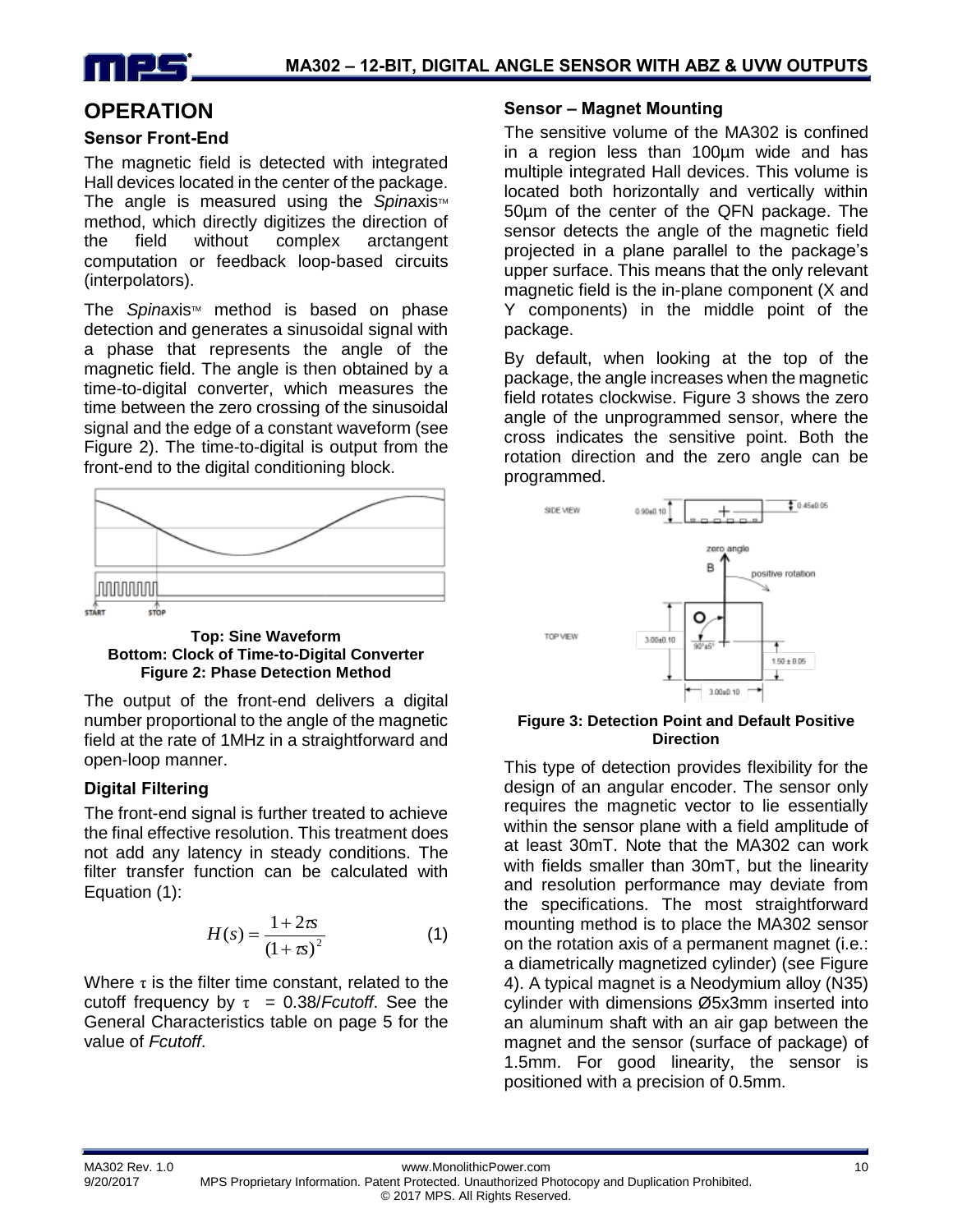



**Figure 4: End-of-Shaft Mounting**

If the end-of-shaft position is not available, the sensor can be positioned away from the rotation axis of a cylinder or ring magnet (see Figure 5). In this case, the magnetic field angle is no longer directly proportional to the mechanical angle. The MA302 can be adjusted to compensate for this effect and recover the linear relation between the mechanical angle and the sensor output. With multiple pole pair magnets, the MA302 indicates multiple rotations for each mechanical turn.



**Figure 5: Side-Shaft Mounting**

#### **Electrical Mounting and Power Supply Decoupling**

It is recommended to place a 1µF decoupling capacitor close to the sensor with a low impedance path to GND (see Figure 6).



**Figure 6: Connection for Supply Decoupling**

Generally, the MagAlpha works fine with or without the exposed pad connected to anything. For optimum conditions (electrically, thermally, and mechanically), it is recommended that the exposed pad be connected to ground.

#### **Serial Interface**

The sensor supports the SPI serial interface for angle reading and register programming.

#### **SPI**

SPI is a 4-wire, synchronous, serial communication interface. The MagAlpha supports SPI Mode 3 and Mode 0 (see Table 1 and Table 2). The SPI Mode (0 or 3) is detected automatically by the sensor and therefore does not require any action from the user. The maximum clock rate supported on SPI is 25MHz. There is no minimum clock rate. Note that real life data rates depend on PCB layout quality and signal trace length. See Figure 7, Figure 8, and Table 3 for SPI timing.

All commands to the MagAlpha (whether for writing or reading register content) must be transferred through the SPI MOSI pin and must be 16 bits long. See the SPI Communication section on page 13 for details.

| <b>Table 1: SPI Specification</b> |  |  |  |
|-----------------------------------|--|--|--|
|-----------------------------------|--|--|--|

|                        | Mode 0              | Mode 3               |  |
|------------------------|---------------------|----------------------|--|
| <b>SCLK</b> idle state | Low                 | High                 |  |
| Data capture           | On SCLK rising edge |                      |  |
| Data transmission      |                     | On SCLK falling edge |  |
| CS idle state          | High                |                      |  |
| Data order             | <b>MSB</b> first    |                      |  |

**Table 2: SPI Standard**

|                   | Mode 0        | Mode 3 |
|-------------------|---------------|--------|
| CPOL              |               |        |
| <b>CPHA</b>       |               |        |
| Data order (DORD) | 0 (MSB first) |        |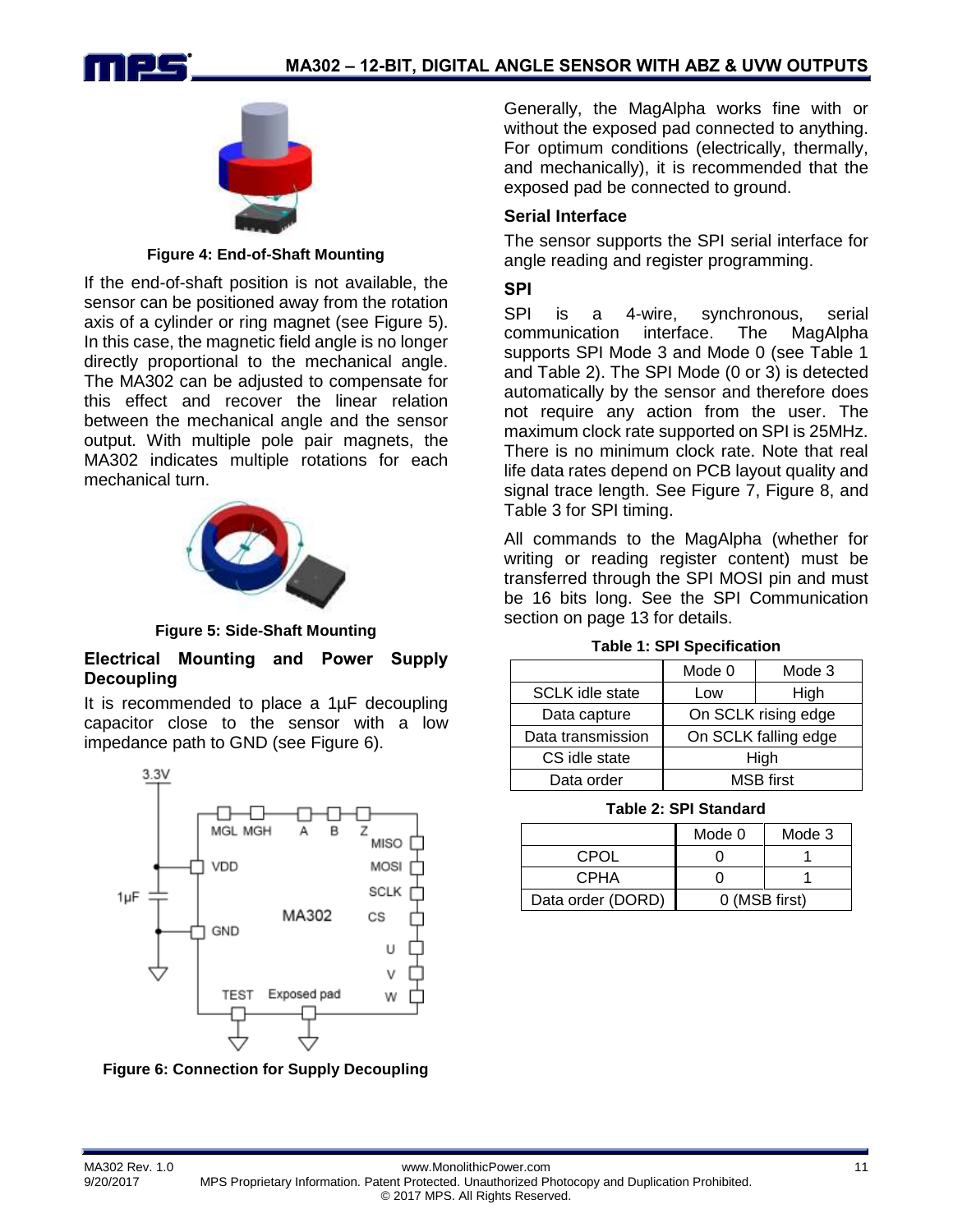



#### **Figure 7: SPI Timing Diagram**



#### **Figure 8: Minimum Idle Time**

#### **Table 3: SPI Timing**

| Parameter <sup>(6)</sup> | <b>Description</b>                                                                                           | Min | <b>Max</b> | Unit |
|--------------------------|--------------------------------------------------------------------------------------------------------------|-----|------------|------|
| tidleAngle               | Idle time between two subsequent angle transmissions                                                         | 150 |            | ns   |
| tidleReg                 | Idle time before and after a register readout                                                                | 750 |            | ns   |
| $t_{\text{num}}$         | Idle time between a write command and a register readout<br>(delay necessary for non-volatile memory update) | 20  |            | ms   |
| $t_{\rm csl}$            | Time between CS falling edge and SCLK falling edge                                                           | 80  |            | ns   |
| $t_{\rm sclk}$           | <b>SCLK</b> period                                                                                           | 40  |            | ns   |
| tscikL                   | Low level of SCLK signal                                                                                     | 20  |            | ns   |
| $t_{\rm scIkH}$          | High level of SCLK signal                                                                                    | 20  |            | ns   |
| $t_{\rm csH}$            | Time between SCLK rising edge and CS rising edge                                                             | 25  |            | ns   |
| t <sub>MISO</sub>        | SCLK setting edge to data output valid                                                                       |     | 15         | ns   |
| t <sub>MOSI</sub>        | Data input valid to SCLK reading edge                                                                        | 15  |            | ns   |

#### **NOTE:**

6) All values are guaranteed by design.

96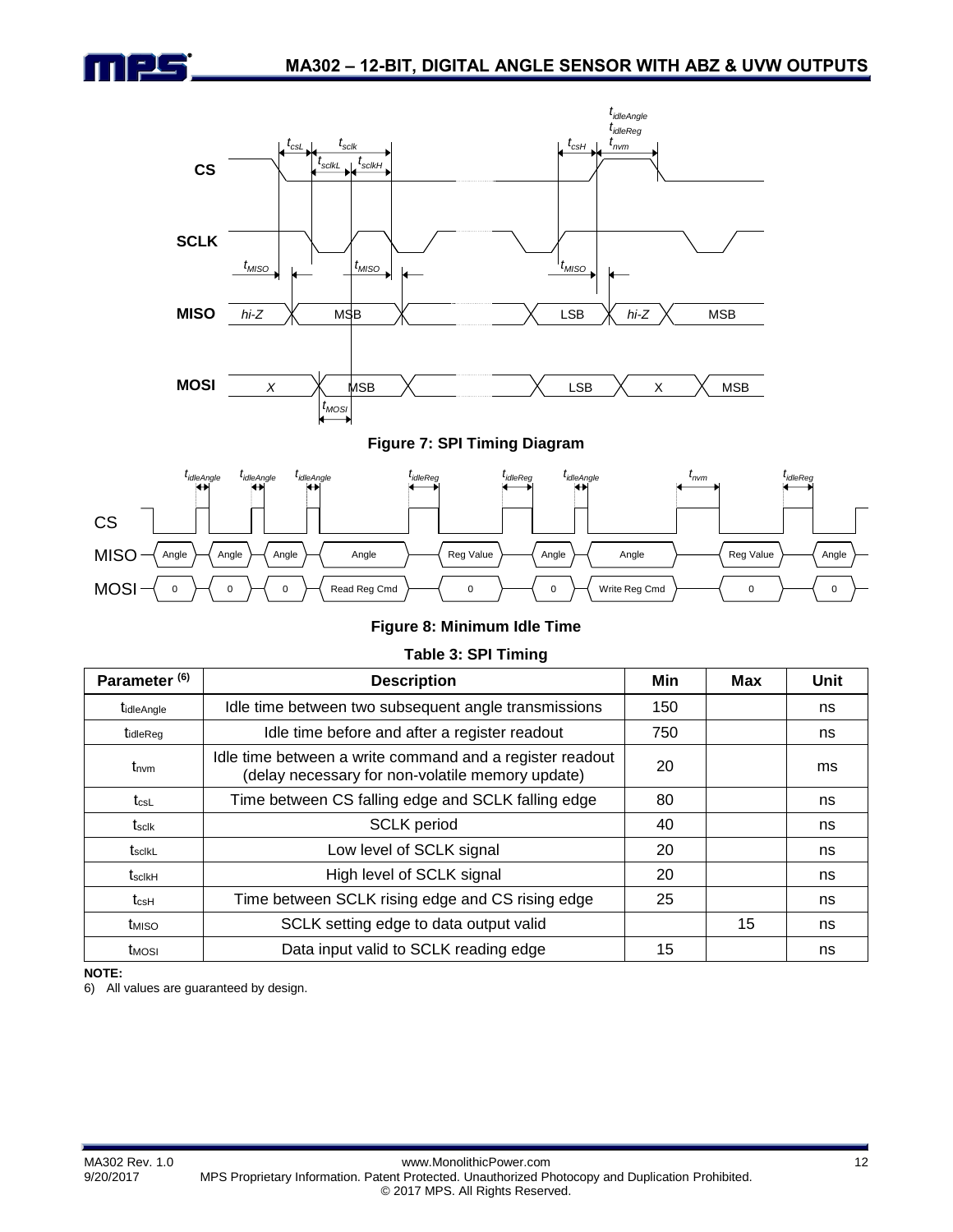



#### **SPI Communication**

The sensor supports three types of SPI operation:

- Read angle
- Read configuration register
- Write configuration register

Each operation has a specific frame structure described below.

#### *SPI Read Angle*

Every 1µs, new data is transferred into the output buffer. The master device triggers the reading by pulling CS low.

When a trigger event is detected, the data remains in the output buffer until the CS signal is de-asserted (see Table 4).

**Table 4: Sensor Data Timing**

| Event           | <b>Action</b>                             |
|-----------------|-------------------------------------------|
| CS falling edge | Start reading and freeze<br>output buffer |
| CS rising edge  | Release of the output buffer              |

See [Figure 9](#page-12-0) for a diagram of a full SPI angle reading. See Figure 10 for a diagram of a partial SPI angle reading. A full angle reading requires 16 clock pulses. The sensor MISO line returns:



The MagAlpha family has sensors with different features and levels of resolution. Check the data output length in the General Characteristics table on page 5 for the number of useful bits delivered at the serial output. If the data length is smaller than 16, the rest of bits sent are zeros.

For example, a data output length of 12 bits means that the serial output delivers a 12-bit angle value with four bits of zeros padded at the end (MISO state remains zero). If the master sends 16 clock counts, the MagApha replies with:



Angle reading can be therefore optimized without any loss of information by reducing the number of clock counts. In the case of a 12-bit data output length, only 12 clock counts are required to get the full sensor resolution.



If less resolution is needed, the angle can be read by sending even fewer clock counts (since MSB is first).

In case of fast reading, the MagAlpha keeps sending the same data until the data is refreshed (see the refresh rate in the General Characteristics table).



#### <span id="page-12-0"></span>**Figure 9: Diagram of a Full 16-Bit SPI Angle Reading**



**Figure 10: Diagram of a Partial 8-Bit SPI Angle Reading**

#### *SPI Read Register*

A read register operation is constituted of two 16 bit frames. The first frame sends a read request which contains the 3-bit read command (010) followed by the 5-bit register address. The last eight bits of the frame must be all set to zero. The second frame returns the 8-bit register value (MSB byte).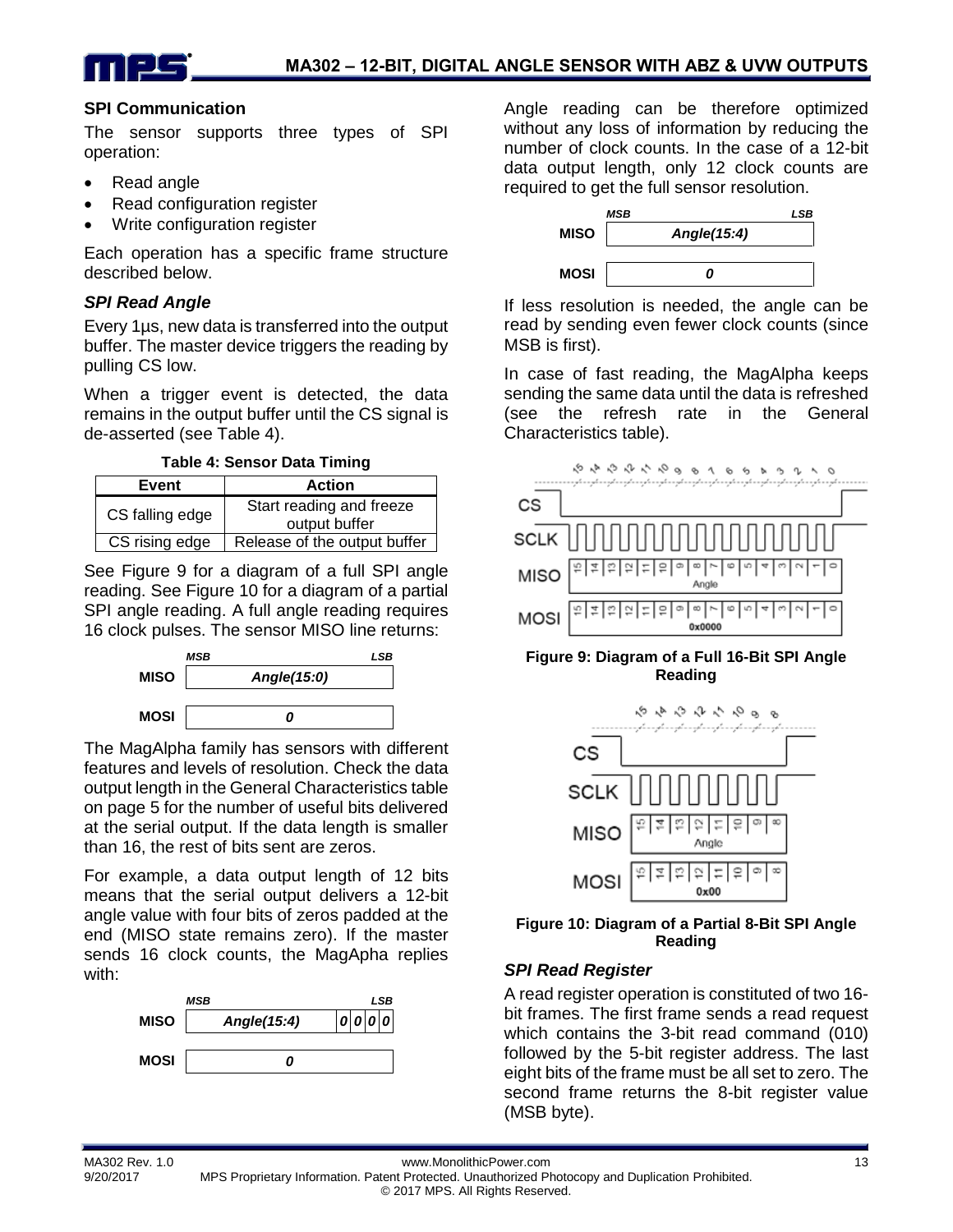

The first 16-bit SPI frame (read request) is:



<span id="page-13-0"></span>Read Command

<span id="page-13-1"></span>**Figure 12: Example Read Magnetic Level Flags High and Low (MGH, MGH) on Register 27, Bit 7 to Bit 6**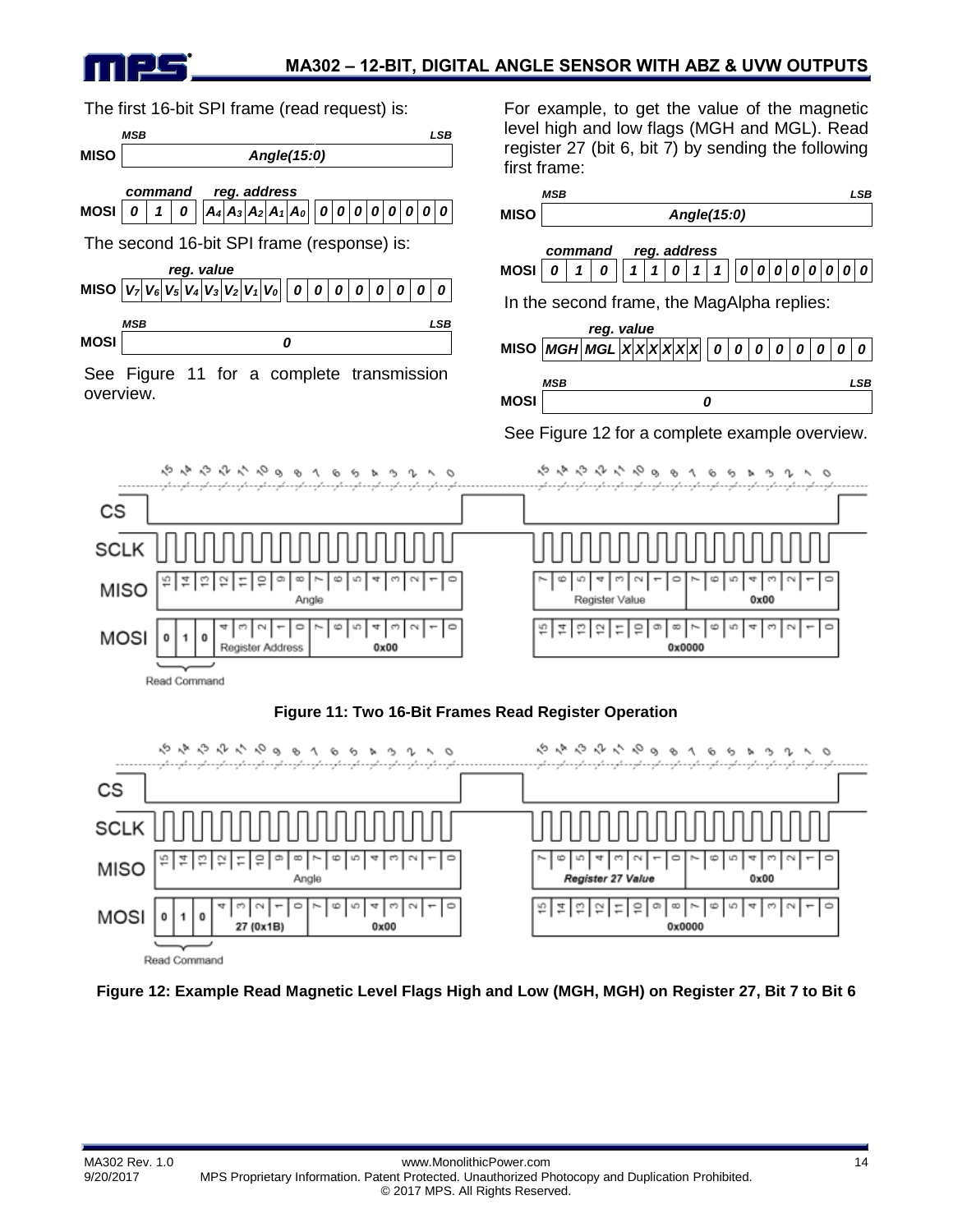

first frame:

The second 16-bit SPI frame (response) is:

**MISO** *V<sup>7</sup> V<sup>6</sup> V<sup>5</sup> V<sup>4</sup> V<sup>3</sup> V<sup>2</sup> V<sup>1</sup> V<sup>0</sup> 0 0 0 0 0 0 0 0*

The read-back register content can be used to verify the register programming. See [Figure 13](#page-14-0)

For example, to set the value of the output rotation direction (RD) to counterclockwise (high), write register 9 by sending the following

*MSB LSB*

*command reg. address reg. value* **MOSI** *1 0 0 0 1 0 0 1 1 0 0 0 0 0 0 0*

Send the second frame after a 20ms wait time. If the register is correctly written, the reply is:

**MISO** *1 0 0 0 0 0 0 0 0 0 0 0 0 0 0 0*

*MSB LSB*

for a complete transmission overview.

**MISO** *Angle(15:0)*

*reg. value*

*MSB LSB*

*reg. value*

**MOSI** *0*

#### *SPI Write Register*

Table 5 shows the programmable 8-bit registers. Data written to these registers are stored in the on-chip non-volatile memory and reloaded automatically during power on. The factory default register values are shown in [Table](#page-16-0) 6.

A write register operation is constituted of two 16-bit frames. The first frame sends a write request which contains the 3-bit write command (100) followed by the 5-bit register address and the 8-bit value (MSB first). The second frame returns the newly written register value (acknowledge).

The on-chip memory is guaranteed to endure 1,000 write cycles at 25°C.

It is important to wait 20ms between the first and the second frame. This is the time taken to write the non-volatile memory. Failure to implement this wait period results in the register's previous value being read. Note that this delay is only required after a write request. A read register request and read angle do not require this wait time.

The first 16-bit SPI frame (write request) is:



<span id="page-14-0"></span>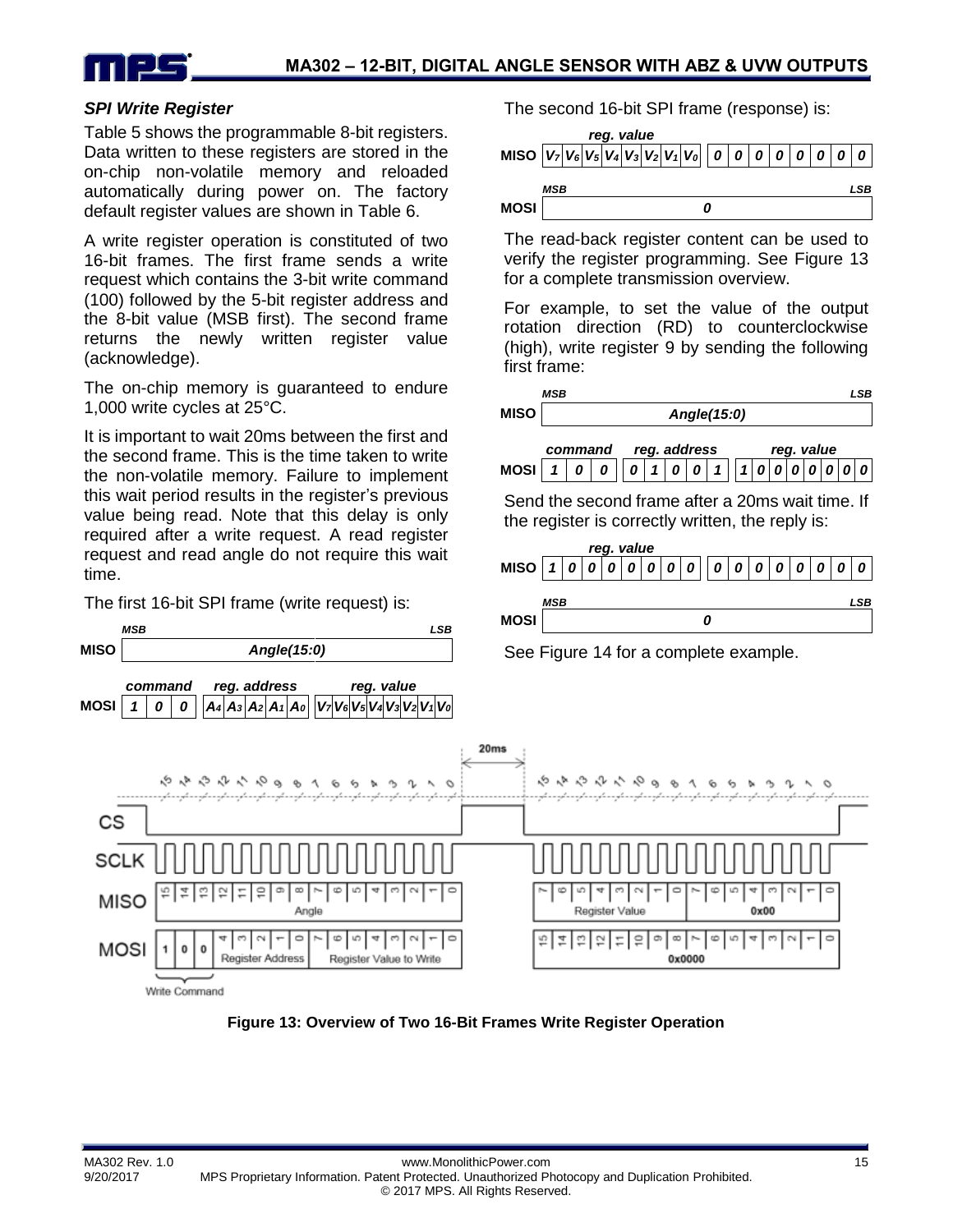



<span id="page-15-0"></span>**Figure 14: Example Write Output Rotation Direction (RD) to Counterclockwise (High), on Register 9, Bit 7**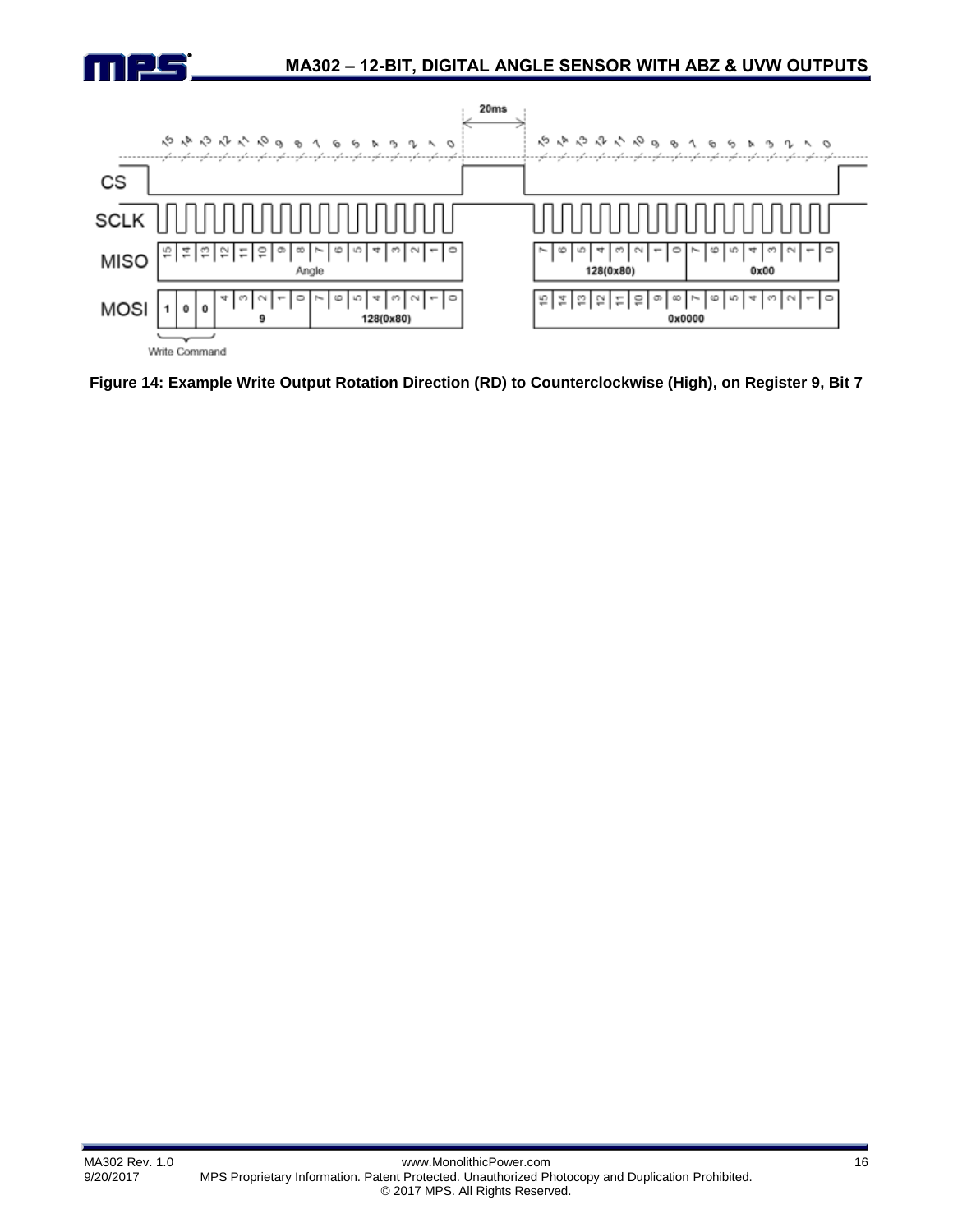

### **REGISTER MAP**

|                | <b>Table 5: Register Map</b> |       |                     |                          |       |                |                          |                |                          |                     |
|----------------|------------------------------|-------|---------------------|--------------------------|-------|----------------|--------------------------|----------------|--------------------------|---------------------|
| No             | Hex                          | Bin   | Bit 7<br><b>MSB</b> | Bit 6                    | Bit 5 | Bit 4          | Bit 3                    | Bit 2          | Bit 1                    | Bit 0<br><b>LSB</b> |
| $\mathbf 0$    | 0x0                          | 00000 |                     | Z(7:0)                   |       |                |                          |                |                          |                     |
| 1              | 0x1                          | 00001 |                     | Z(15:8)                  |       |                |                          |                |                          |                     |
| $\overline{2}$ | 0x2                          | 00010 |                     | BCT(7:0)                 |       |                |                          |                |                          |                     |
| 3              | 0x3                          | 00011 | ٠                   | $\overline{\phantom{a}}$ | ٠     | $\blacksquare$ | $\overline{\phantom{a}}$ | $\blacksquare$ | <b>ETY</b>               | <b>ETX</b>          |
| 4              | 0x4                          | 00100 |                     | PPT(1:0)                 |       |                | ILIP(3:0)                |                | $\blacksquare$           | $\blacksquare$      |
| 5              | 0x5                          | 00101 | ٠                   | ۰                        |       |                |                          | PPT(7:2)       |                          |                     |
| 6              | 0x6                          | 00110 |                     | MGLT(2:0)                |       |                | MGHT(2:0)                |                |                          |                     |
| 7              | 0x7                          | 00111 |                     | NPP(2:0)                 |       | ۰              | ٠                        | ۰              |                          |                     |
| 9              | 0x9                          | 01001 | <b>RD</b>           |                          | ٠     | ۰              | ۰                        | ۰              | $\overline{\phantom{a}}$ | $\blacksquare$      |
| 27             | 0x1B                         | 11011 | <b>MGH</b>          | <b>MGL</b>               | ۰     | -              | ۰                        | -              | ۰                        | -                   |

#### **Table 6: Factory Default Values**

<span id="page-16-0"></span>

| No             | Hex | <b>Bin</b> | Bit 7<br><b>MSB</b> | Bit 6    | Bit 5       | Bit 4       | Bit 3       | Bit 2    | Bit 1 | Bit 0<br><b>LSB</b> |
|----------------|-----|------------|---------------------|----------|-------------|-------------|-------------|----------|-------|---------------------|
| 0              | 0x0 | 00000      | $\boldsymbol{0}$    | 0        | $\mathbf 0$ | 0           | 0           | 0        | 0     | 0                   |
| 1              | 0x1 | 00001      | 0                   | 0        | $\mathbf 0$ | 0           | 0           | 0        | 0     | 0                   |
| $\overline{2}$ | 0x2 | 00010      | 0                   | 0        | 0           | 0           | 0           | 0        | 0     | 0                   |
| 3              | 0x3 | 00011      | 0                   | $\Omega$ | 0           | 0           | 0           | $\Omega$ | 0     | 0                   |
| 4              | 0x4 | 00100      | 1                   |          | 0           | $\mathbf 0$ | $\mathbf 0$ | 0        | 0     | 0                   |
| 5              | 0x5 | 00101      | 0                   | 0        |             |             | 4           | 1        | 1     |                     |
| 6              | 0x6 | 00110      | 0                   | $\Omega$ | 0           |             |             |          | 0     | 0                   |
| 7              | 0x7 | 00111      | 0                   | 0        | 0           | 0           | 0           | 0        | 0     | 0                   |
| 9              | 0x9 | 01001      | 0                   | 0        | 0           | 0           | 0           | 0        | 0     | 0                   |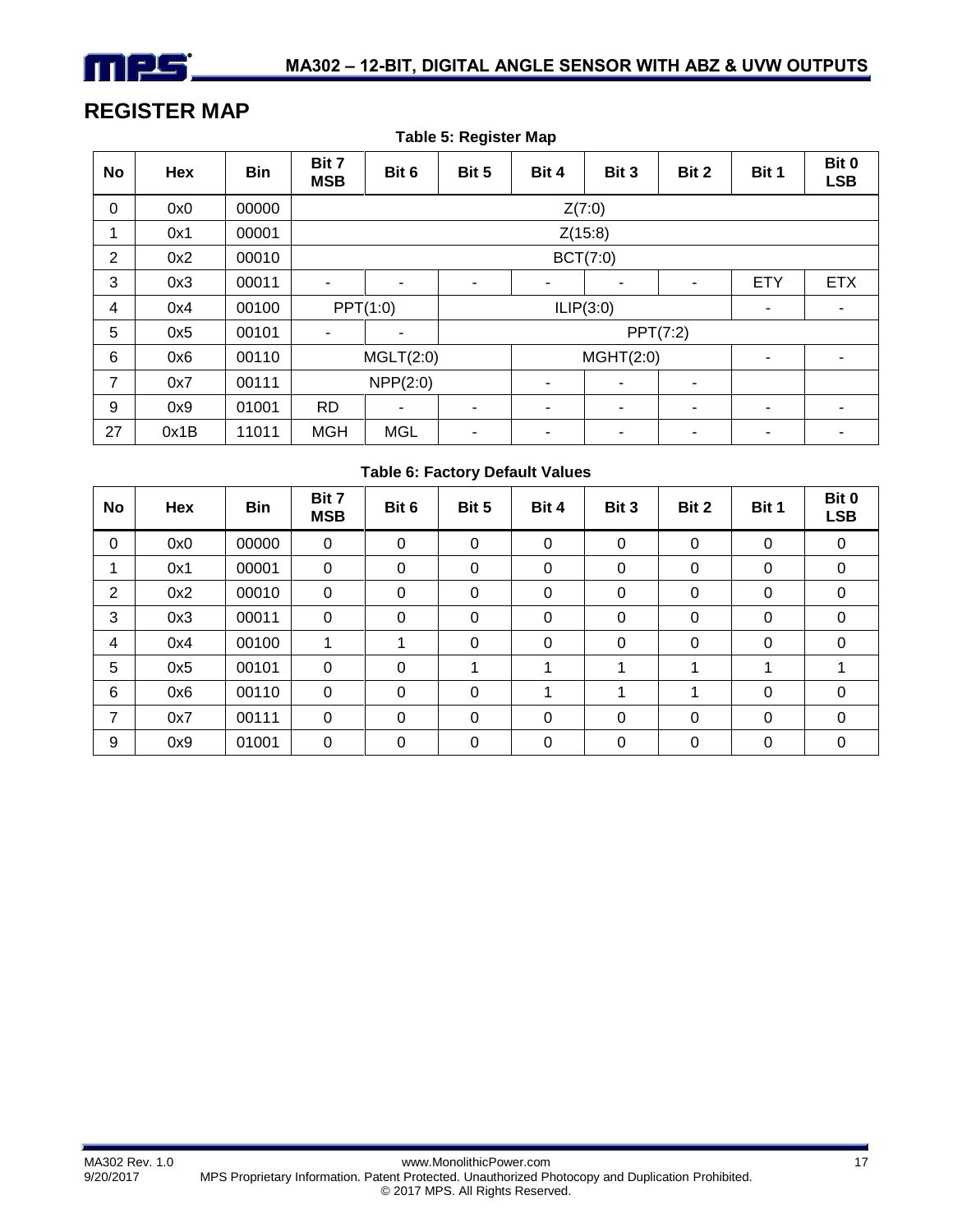

| <b>Parameters</b>                | Symbol      | Number of<br><b>Bits</b> | <b>Description</b>                                                                   | See Table |
|----------------------------------|-------------|--------------------------|--------------------------------------------------------------------------------------|-----------|
| Zero setting                     | Z           | 16                       | Sets the zero position.                                                              | 8         |
| Bias current<br>trimming         | <b>BCT</b>  | 8                        | For side-shaft configuration: reduces the<br>bias current of the X or Y Hall device. | 11        |
| Enable trimming X                | <b>ETX</b>  |                          | Biased current trimmed in the X-direction<br>Hall device.                            | 12        |
| Enable trimming Y                | <b>ETY</b>  |                          | Biased current trimmed in the Y-direction<br>Hall device.                            | 12        |
| Pulses per turn                  | <b>PPT</b>  | 8                        | Number of pulses per turn of the ABZ<br>output.                                      | 15        |
| Index length / index<br>position | <b>ILIP</b> | $\overline{\mathbf{4}}$  | Parametrization of the ABZ index pulse.                                              | Fig. 23   |
| Magnetic field high<br>threshold | MGHT        | 3                        | Sets the field strength high threshold.                                              | 14        |
| Magnetic field low<br>threshold  | <b>MGLT</b> | 3                        | Sets the field strength low threshold.                                               | 14        |
| Number of pole<br>pairs          | <b>NPP</b>  | 3                        | UVW cycles per turn for motor<br>commutation.                                        | 17        |
| <b>Rotation direction</b>        | RD          |                          | Determines the sensor positive direction.                                            | 10        |

#### **Table 7: Programming Parameters**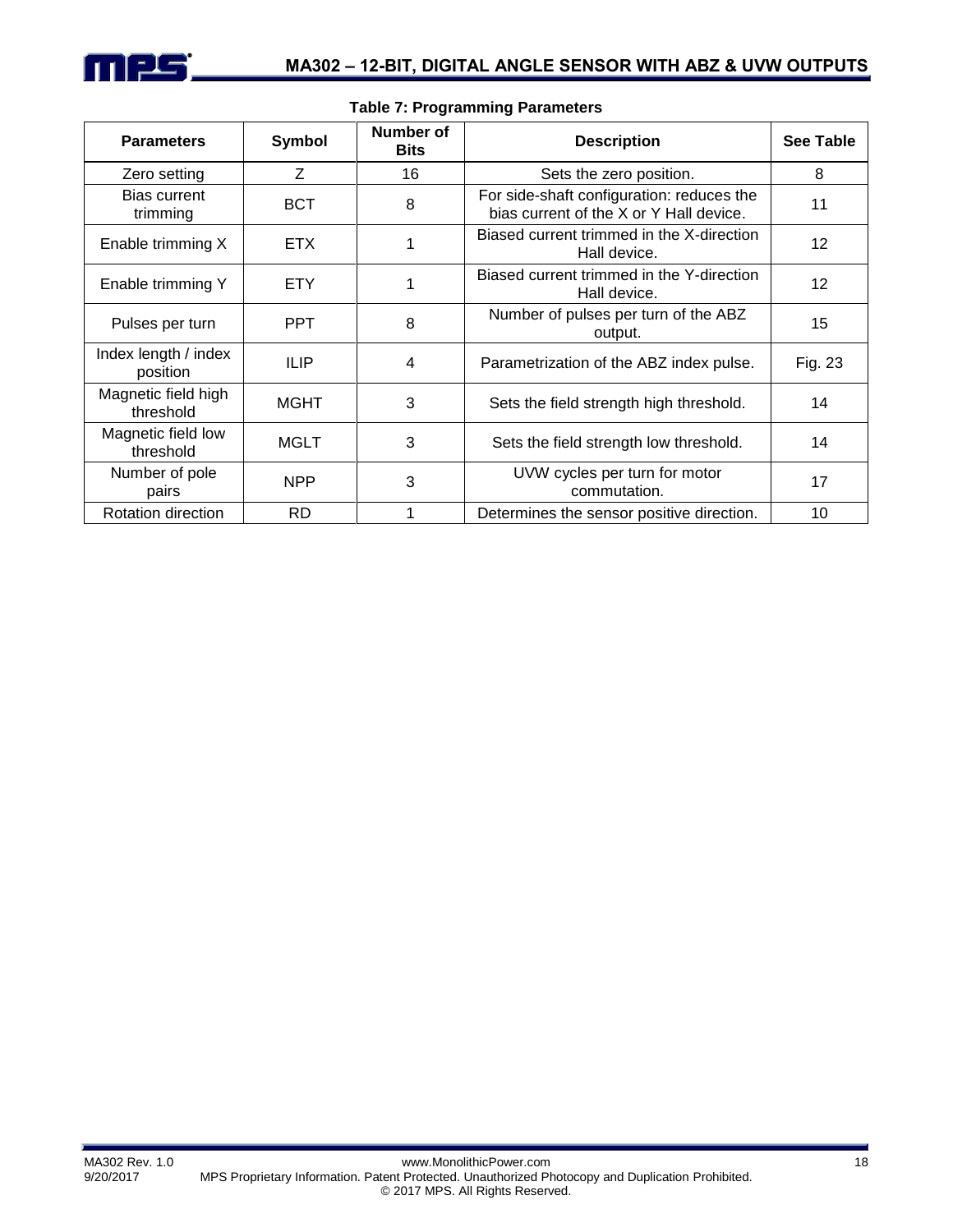

### **REGISTER SETTINGS**

#### **Zero Setting**

The zero position of the MagAlpha (*a0*) can be programmed with 16 bits of resolution. The angle streamed out by the MagAlpha (*aout*) is given by Equation (2):

$$
a_{out} = a_{raw} - a_0 \tag{2}
$$

Where *araw* is the raw angle provided by the MagAlpha front end.

The parameter Z(15:0), which is zero by default, is the complementary angle of the zero setting. In decimals, it can be written as shown in Equation (3):

$$
a_0 = 2^{16} - Z(15:0)
$$
 (3)

Table 8 shows the zero setting parameter.

**Table 8: Zero Setting Parameter**

| Z(15:0) | Zero pos.<br>ao (16-bit dec) | Zero pos.<br>$a0$ (deg) |
|---------|------------------------------|-------------------------|
|         | 65536                        | 360.000                 |
|         | 65535                        | 359.995                 |
|         | 65534                        | 359.989                 |
| .       | .                            | .                       |
| 65534   |                              | 0.011                   |
| 65535   |                              | 0.005                   |

#### *Example*

To set the zero position to 20 degrees, the Z(15:0) parameter shall be equal to the complementary angle and can be calculated with Equation (4):

$$
Z(15:0) = 2^{16} - \frac{20 \text{ deg}}{360 \text{ deg}} 2^{16} = 61895
$$
 (4)

In binary, it is written as 1111 0001 1100 0111.

Table 9 shows the content of registers 0 and 1.

| <b>Reg   Bit 7   Bit 6   Bit 5   Bit 4   Bit 3   Bit 2   Bit 1   Bit 0</b> |  |  |  |  |
|----------------------------------------------------------------------------|--|--|--|--|
|                                                                            |  |  |  |  |
|                                                                            |  |  |  |  |

#### **Rotation Direction**

By default, when looking at the top of the package, the angle increases when the magnetic field rotates clockwise (CW) (see Figure 15 and Table 10).



**Figure 15: Positive Rotation Direction of the Magnetic Field**

**Table 10: Rotation Direction Parameter**

| <b>RD</b> | <b>Positive Direction</b> |
|-----------|---------------------------|
|           | Clockwise (CW)            |
|           | Counterclockwise (CCW)    |

### **BCT Settings (Bias Current Trimming)** *Side-Shaft*

When the MA302 is mounted on the side of the magnet, the relation between the field angle and the mechanical angle is no longer directly linear. This effect is related to the fact that the tangential magnetic field is usually smaller than the radial field. Define the field ratio  $k$  with Equation  $(5)$ :

$$
k = B_{rad} / B_{tan} \tag{5}
$$

Where *Brad* is the maximum radial magnetic field, and *Btan* is the maximum tangential magnetic field (see Figure 16).



**Figure 16: Side-Shaft Field**

The ratio *k* depends on the magnet geometry and distance to the sensor. Having a *k* ratio different than 1 results in the sensor output response not being linear with respect to the mechanical angle. Note that the error curve has the shape of a double sinewave (see Figure 18). E is the amplitude of this error.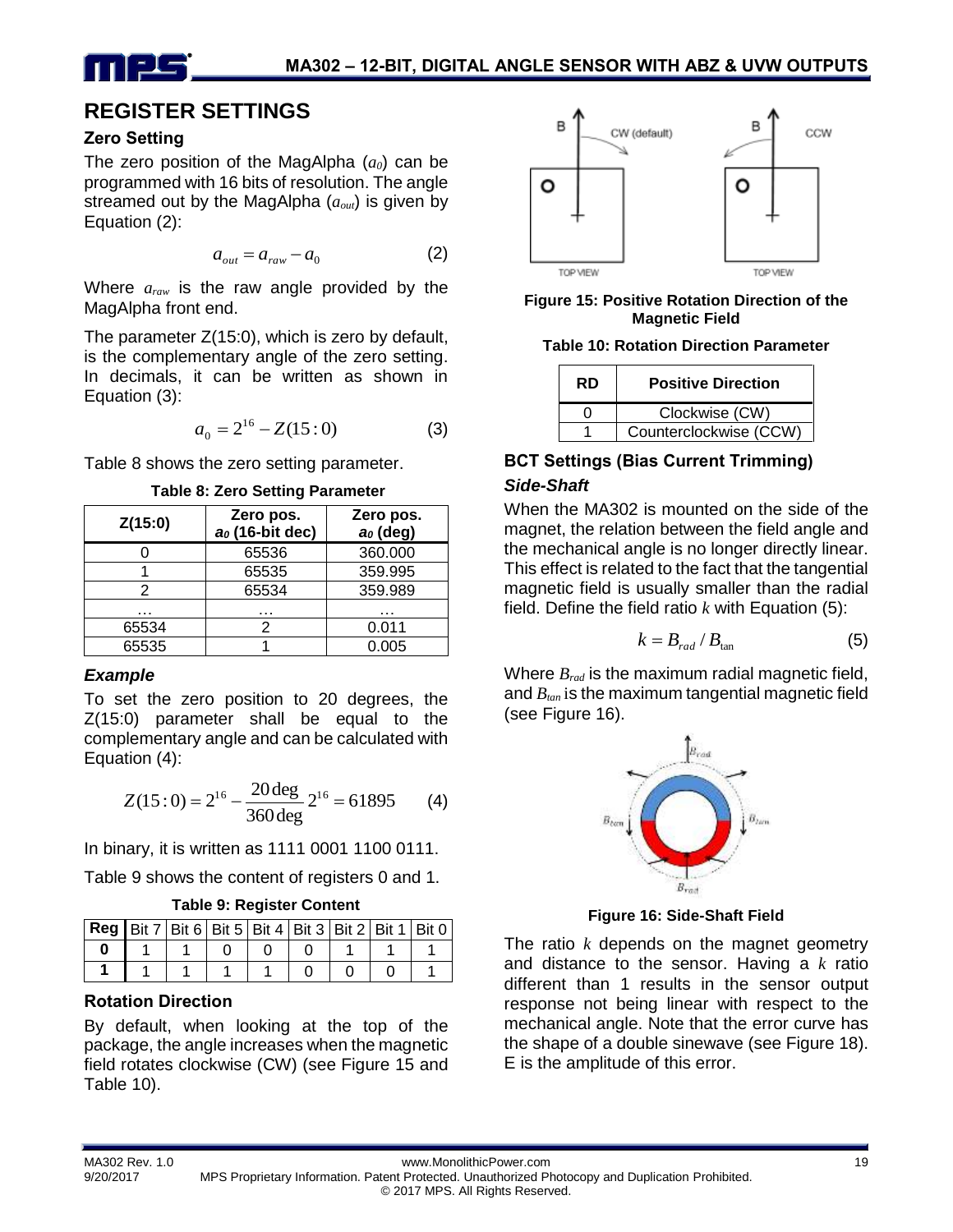

The X-axis or the Y-axis bias current can be reduced to recover an equal Hall signal for all angles and suppress the error. The parameter ETX and ETY controls in which direction the sensitivity is reduced. The current reduction is set by the parameter bias current trimming BCT(7:0), which is an integer from 0 to 255.

In side-shaft configuration (i.e.: the sensor center is located beyond the magnet outer diameter), *k* is greater than 1. For optimum compensation, the sensitivity of the radial axis should be reduced by setting the BCT parameter as shown in Equation (6):

$$
BCT(7:0) = 258\left(1 - \frac{1}{k}\right) \tag{6}
$$

Equation (6) is plotted in Figure 17 and Table 11.



**Figure 17: Relation between the** *k* **Ratio and the Optimum BCT to Recover Linearity**

| Table 11: Example of BCT Settings |  |  |  |
|-----------------------------------|--|--|--|
|-----------------------------------|--|--|--|

| $E$ (deg) | <b>Magnet Ratio k</b> | <b>BCT(7:0)</b> |
|-----------|-----------------------|-----------------|
|           | 1.0                   |                 |
| 11.5      | 1.5                   | 86              |
| 19.5      | 2.0                   | 129             |
| 25.4      | 2.5                   | 155             |
| 30.0      | 3.0                   | 172             |
| 33.7      | 3.5                   | 184             |
| 36.9      | 4.0                   | 194             |
| 39.5      | 4.5                   | 201             |
| 41.8      | 5.0                   | 207             |

#### *Determining k with the MagAlpha*

It is possible to deduce the *k* ratio from the error curve obtained with the default BCT setting (BCT  $= 0$ ). For this purpose, rotate the magnet over one revolution and record the MagAlpha output. Then plot the error curve (the MagAlpha output minus the real mechanical position vs. the real mechanical position) and extract two parameters: the maximum error E and the position of this maximum with respect to a zero crossing *a<sup>m</sup>* (see Figure 18). *k* can be calculated with Equation (7):



**Figure 18: Error Curve in Side-Shaft Configuration with BCT = 0**

Some examples are given in Table 11. Alternatively, the *k* parameter can be obtained from the graph of Figure 19.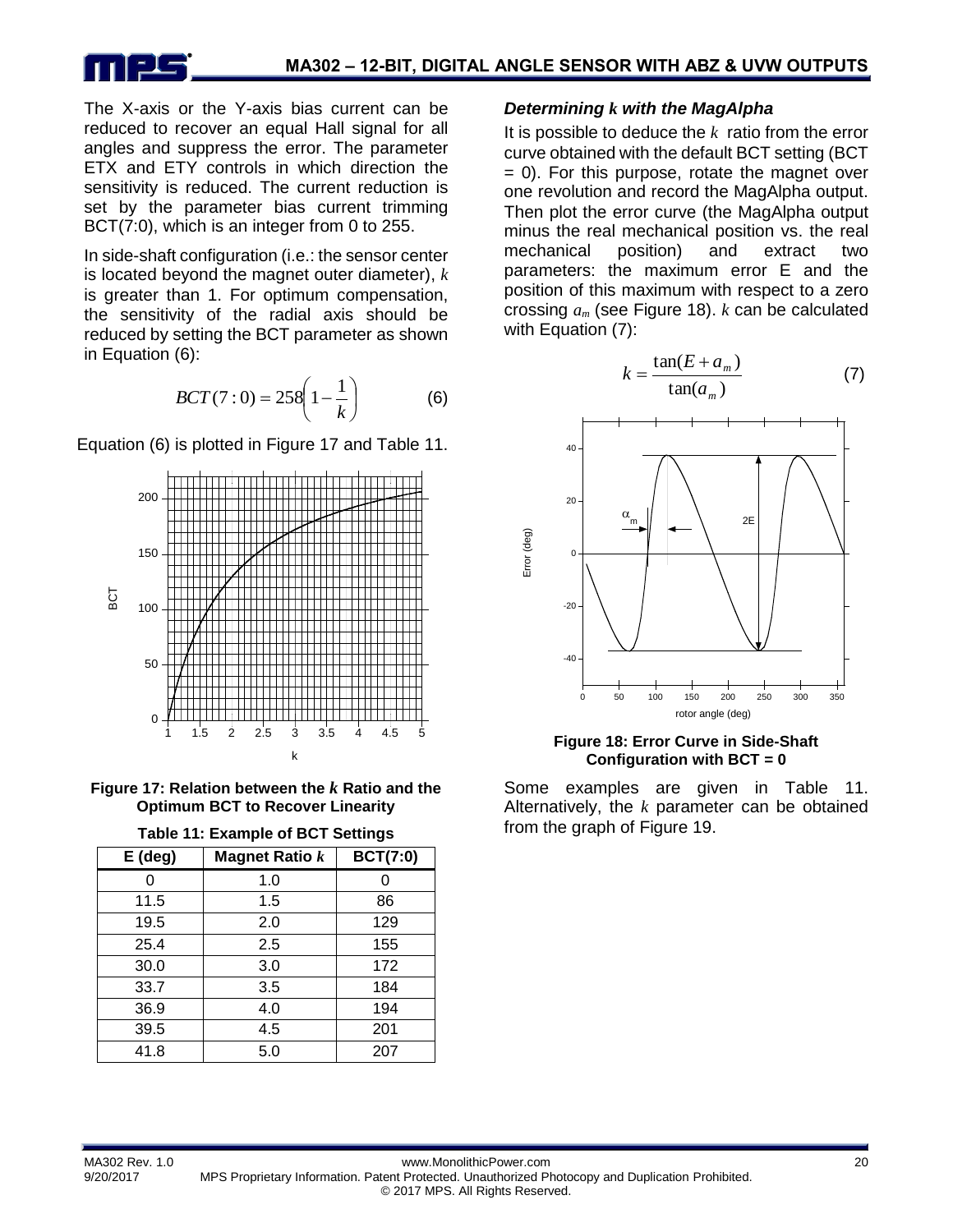





#### **Sensor Orientation**

The dot marked on the package shows whether the radial field is aligned with the sensor coordinate X or Y (see Figure 20).



#### **Figure 20: Package Top View with X and Y Axes**

Determine which axis needs to be reduced (see the qualitative field distribution around a ring in Figure 16). For instance, with the arrangement depicted in Figure 20, the field along the sensor Y direction is tangential and weaker. Therefore, the X-axis should be reduced ( $ETX = 1$  and  $ETY$  $= 0$ ). Note that if both ETX and ETY are set to 1, the current bias is reduced in both directions the same way (i.e.: without side-shaft correction).

| <b>ETX</b> | <b>Enable Trimming of the X-Axis</b> |  |  |  |  |  |
|------------|--------------------------------------|--|--|--|--|--|
|            | <b>Disabled</b>                      |  |  |  |  |  |
|            | Enabled                              |  |  |  |  |  |
|            |                                      |  |  |  |  |  |
| <b>ETY</b> | <b>Enable Trimming of the Y-Axis</b> |  |  |  |  |  |
|            | <b>Disabled</b>                      |  |  |  |  |  |

### **Magnetic Field Thresholds**

The magnetic flags (MGL and MGH) indicate that the magnetic field at the sensor position is out of range, defined by the lower and upper magnetic field thresholds, respectively MGLT and MGHT (see Figure 21).



#### **Figure 21: MGH and MGL Signals as a Function of the Field Strength**

MagHys, the typical hysteresis on the signals MGH and MGL, is 6mT (see Figure 24). The MGLT and MGHT thresholds are coded on three bits and stored in register 6 (see Table 13).

|  | Table 13: Register 6 |  |
|--|----------------------|--|
|  |                      |  |

| <b>Register 6</b> |                                                               |  |  |  |  |  |   |  |
|-------------------|---------------------------------------------------------------|--|--|--|--|--|---|--|
|                   | Bit 7   Bit 6   Bit 5   Bit 4   Bit 3   Bit 2   Bit 1   Bit 0 |  |  |  |  |  |   |  |
| MGI T<br>MGHT     |                                                               |  |  |  |  |  | - |  |

The 3-bit values of MGLT and MGHT correspond to the magnetic field (see Table 14).

#### **Table 14: MGLT and MGHT Binary to mT Relation**

| <b>MGLT</b> or        | Field threshold in $mT$ <sup>(7)</sup> |                                     |                                     |     |  |  |
|-----------------------|----------------------------------------|-------------------------------------|-------------------------------------|-----|--|--|
| $MGHT$ <sup>(8)</sup> |                                        | From low to high<br>magnetic. field | From high to low<br>magnetic. field |     |  |  |
| 000                   |                                        | 26                                  |                                     | 20  |  |  |
| 001                   |                                        | 41                                  |                                     | 35  |  |  |
| 010                   |                                        | 56                                  |                                     | 50  |  |  |
| 011                   |                                        | 70                                  |                                     | 64  |  |  |
| 100                   |                                        | 84                                  |                                     | 78  |  |  |
| 101                   |                                        | 98                                  |                                     | 92  |  |  |
| 110                   |                                        | 112                                 |                                     | 106 |  |  |
| 111                   |                                        | 126                                 |                                     | 120 |  |  |

#### **NOTES:**

7) Valid for  $VDD = 3.3V$ . If different, then the field threshold is scaled by the factor VDD/3.3V.

8) MGLT can have a larger value than MGHT.

The alarm flags MGL and MGH can be read in register 27 (bit 6 and bit 7), and their logic state is also given at the digital output pins 11 and 16.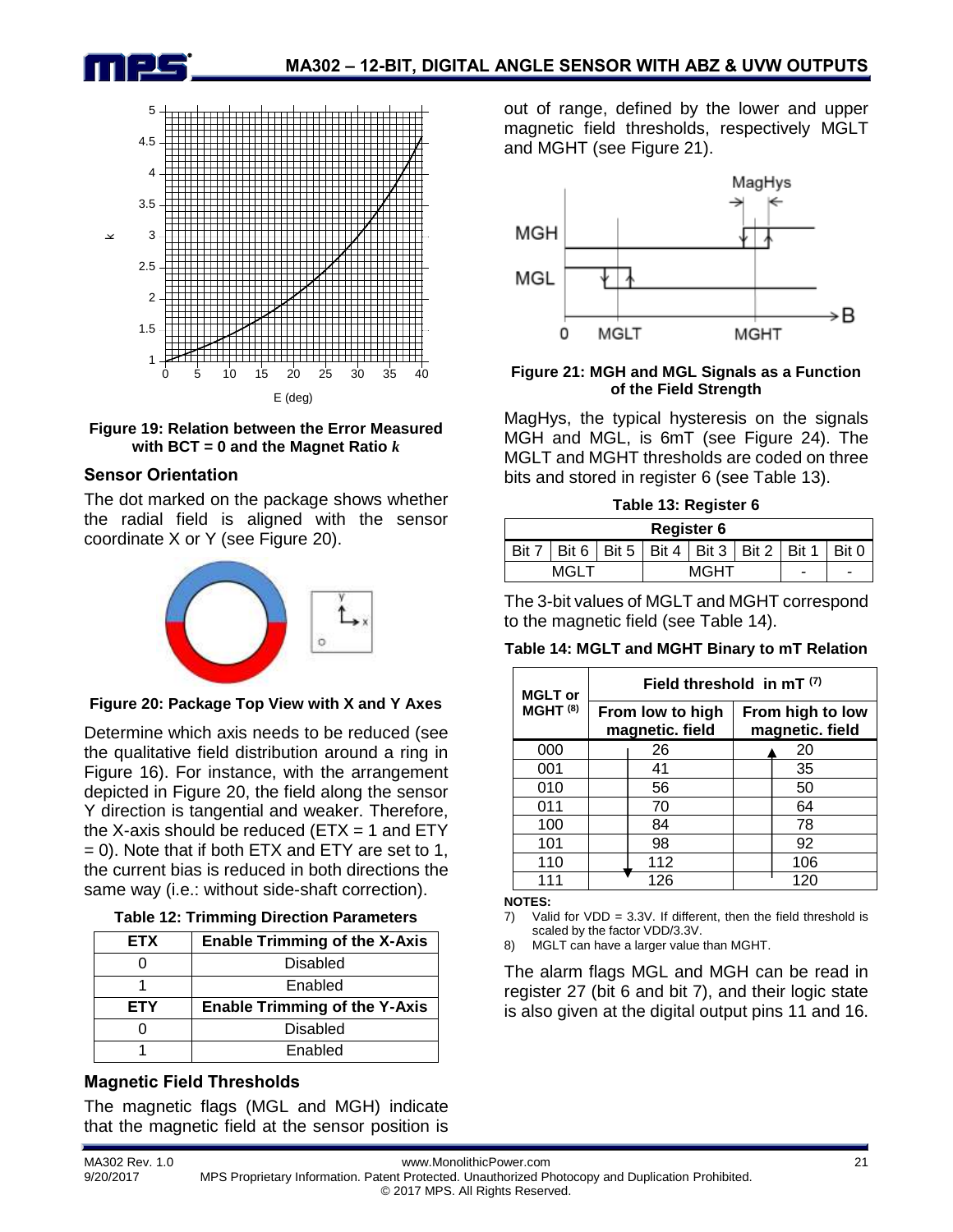

To read the MGL and MGH flags by SPI, send the 8-bit command write into register 27:

| command |                     |  | rea. address |  | MSB |  | value | SR |  |
|---------|---------------------|--|--------------|--|-----|--|-------|----|--|
|         | 1011101110000000000 |  |              |  |     |  |       |    |  |

The MA302 answers with the register 27 content in the next transmission:



#### **ABZ Incremental Encoder Output**

The MA302 ABZ output emulates a 10-bit incremental encoder (such as an optical encoder) providing logic pulses in quadrature (see Figure 22). Compared to signal A, signal B is shifted by a quarter of the pulse period. Over one revolution, signal A pulses *N* times, where *N* is programmable from 1 to 256 pulses per revolution. The number of pulses per channel per revolution is programmed by setting the parameter PPT, which consists of eight bits split between registers 0x4 and 0x5 (see Table 5). The factory default value is 256. Table 15 describes how to program PPT(7:0) to set the required resolution.

| <b>PPT(7:0)</b> | <b>Pulses per</b><br>Turn | <b>Edges per</b><br><b>Turn</b> |            |
|-----------------|---------------------------|---------------------------------|------------|
| 00000000        |                           |                                 | <b>MIN</b> |
| 00000001        | 2                         | 8                               |            |
| 00000010        | 3                         | 12                              |            |
| 00000011        |                           | 16                              |            |
|                 |                           |                                 | .          |
| 11111100        | 253                       | 1012                            |            |
| 11111101        | 254                       | 1016                            |            |
| 11111110        | 255                       | 1020                            |            |
| 11111111        | 256                       | 1024                            | MAX        |

**Table 15: PPT**

For example, to set 120 pulses per revolution (480 edges), set PPT to 120 - 1 = 119 (binary: 01110111). Registers 4 and 5 must be set as shown in Table 16.

#### **Table 16: Register 4 and Register 5**

|                | B7 | B <sub>6</sub> | B5 | B4 | B3 | <b>B2</b> | B <sub>1</sub> | B <sub>0</sub> |
|----------------|----|----------------|----|----|----|-----------|----------------|----------------|
| R4             |    |                |    |    |    |           |                |                |
| R <sub>5</sub> |    |                |    |    |    |           |                |                |



**Figure 22: Timing of the ABZ Output**

Signal Z (zero or index) raises only once per turn at the zero-angle position.

The position and length of the Z pulse is programmable via bit ILIP(3:0) in register 0x5 (see Figure 23).

| $^{\circ}$<br>А | 0°       | O.   | 0"   |
|-----------------|----------|------|------|
| в               |          |      |      |
| 0000            | 0100     | 1000 | 1100 |
| 0001            | 0101     | 1001 | 1101 |
| 0010            | 0110     | 1010 | 1110 |
| 0011            | 11<br>01 | 1011 | 1111 |

#### **Figure 23: ILIP Parameter Effect on Index Shape**

By default, the ILIP parameter is 0000. The index rising edge is aligned with the channel B falling edge and the index length is half the A or B pulse length.

#### *ABZ Hysteresis*

A hysteresis larger than the output noise is introduced on the ABZ output to prevent any spurious transitions (see Figure 24).



**Figure 24: Hysteresis of the Incremental Output**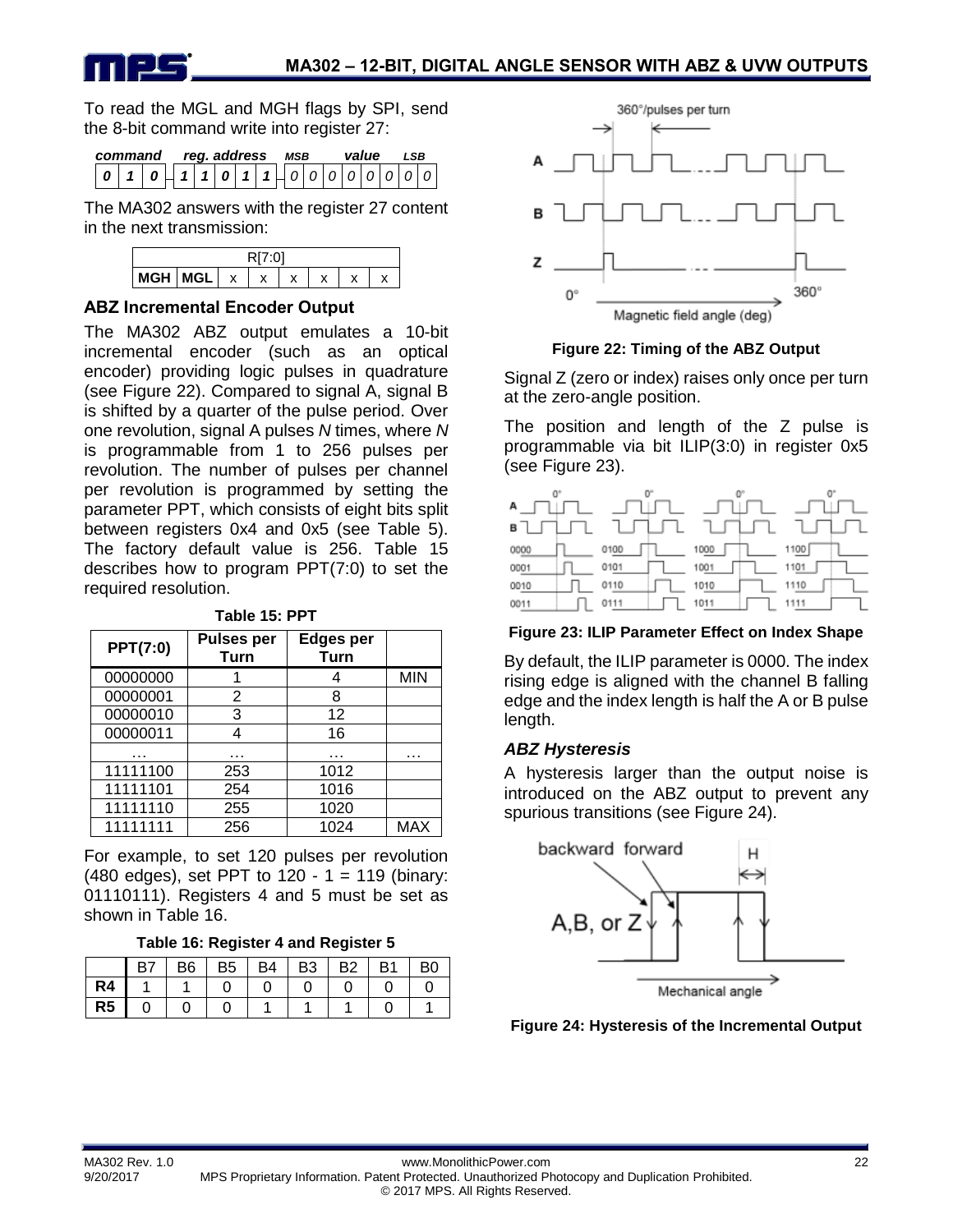

#### *ABZ Jitter*

The ABZ state is updated at a frequency of 16MHz, enabling accurate operation up to a very high rpm (above  $10<sup>5</sup>$  rpm).

The jitter characterizes how far a particular ABZ edge can occur at an angular position different from the ideal position (see Figure 25).



**Figure 25: ABZ Jitter** 

The measurable jitter is composed of a systematic jitter (always the same deviation at a given angle) and a random jitter.

The random jitter reflects the sensor noise, so the edge distribution is the same as the SPI output noise. Like the sensor resolution, it is defined as the 3σ width of this distribution.

The random jitter is a function of the rotation speed. At lower speeds, the random jitter is smaller than the sensor noise (see the Typical Characteristic curves on page 7).

This is a consequence of the fact that the probability of measuring an edge at a certain distance from the ideal position depends on the number of ABZ updates at this position.

The minimum field for ABZ reading is 30mT.

#### **Block Commutation – UVW**

The UVW output emulates the three Hall switches usually used for the block commutation of a three-phase electric motor. The three logic signals have a duty cycle of 50% and are shifted by 60° relative to each other (see Figure 26).



Magnetic field angle (deg)

#### **Figure 26: UVW Output for One Pole Pair Rotor during Rotation**

If the number of pole pairs of the motor exceeds the number of pole pairs of the target magnet, the MA302 is able to generate more than one UVW cycle per revolution. It does this by dividing the digital angle into the required number of commutation steps per 360° revolution. The parameter NPP(2:0) in register 0x7 sets the number of pole pairs emulated, and the corresponding commutation step angle for the UVW signals. Table 17 describes the pole pair configuration options.

**Table 17: Number of UVW Pair Poles**

| <b>NPP</b><br>(2:0) | Pole<br><b>Pairs</b> | <b>States per</b><br><b>Revolution</b> | <b>State Width</b><br>(deg) |
|---------------------|----------------------|----------------------------------------|-----------------------------|
| 000                 |                      | 6                                      | 60                          |
| 001                 | 2                    | 12                                     | 30                          |
| 010                 | 3                    | 18                                     | 20                          |
| 011                 |                      | 24                                     | 15                          |
| 100                 | 5                    | 30                                     | 12                          |
| 101                 | հ                    | 36                                     | 10                          |
| 110                 |                      | 42                                     | 8.6                         |
| 111                 |                      | 48                                     | 7.5                         |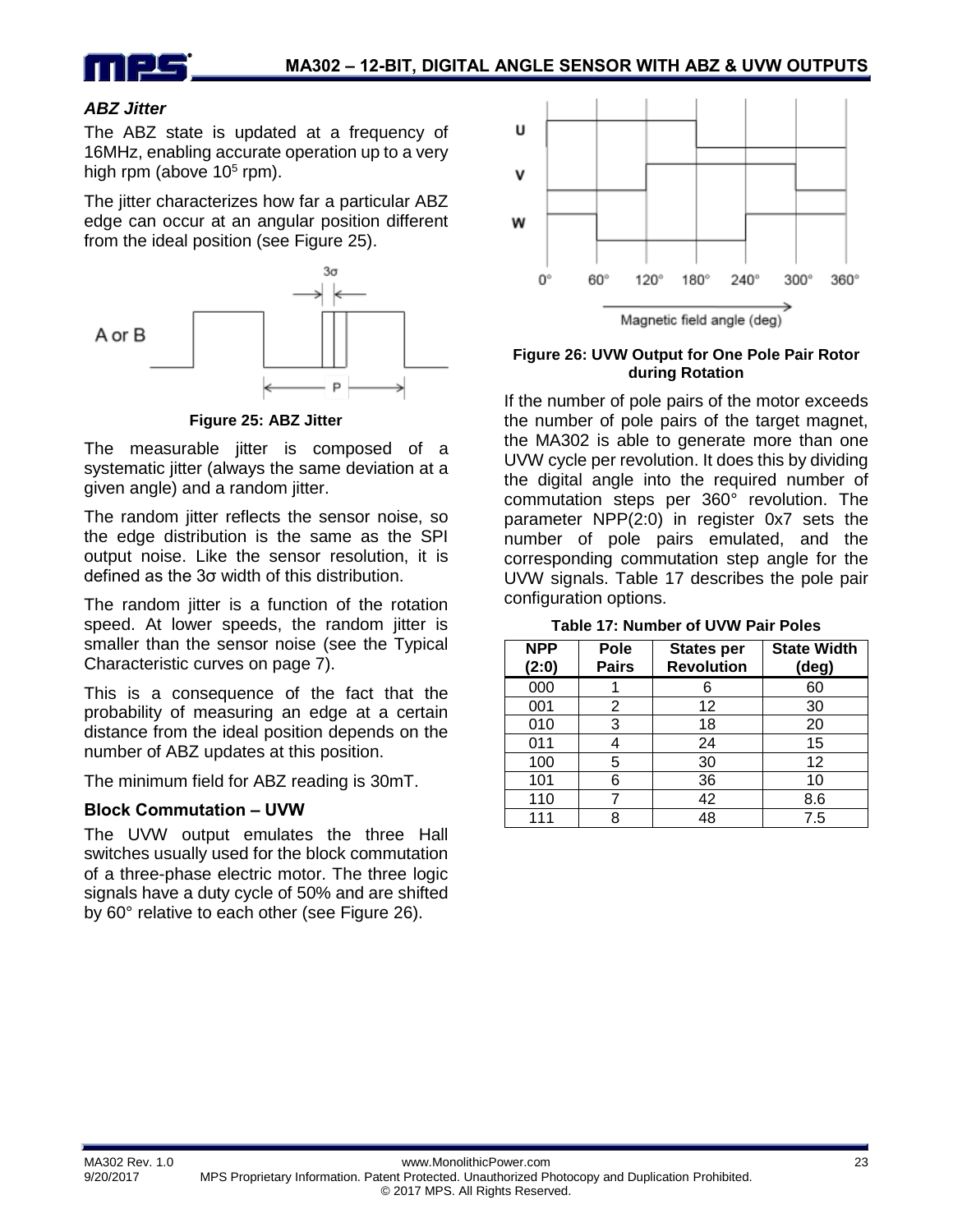An example of the 30° UVW commutation signal spacing for a four-pole (two-pole pair) motor is shown in Figure 27.





#### *UVW Hysteresis*

A hysteresis larger than the output noise is introduced on the UVW output to avoid any spurious transitions (see Figure 28).



**Figure 28: Hysteresis of the UVW Signal**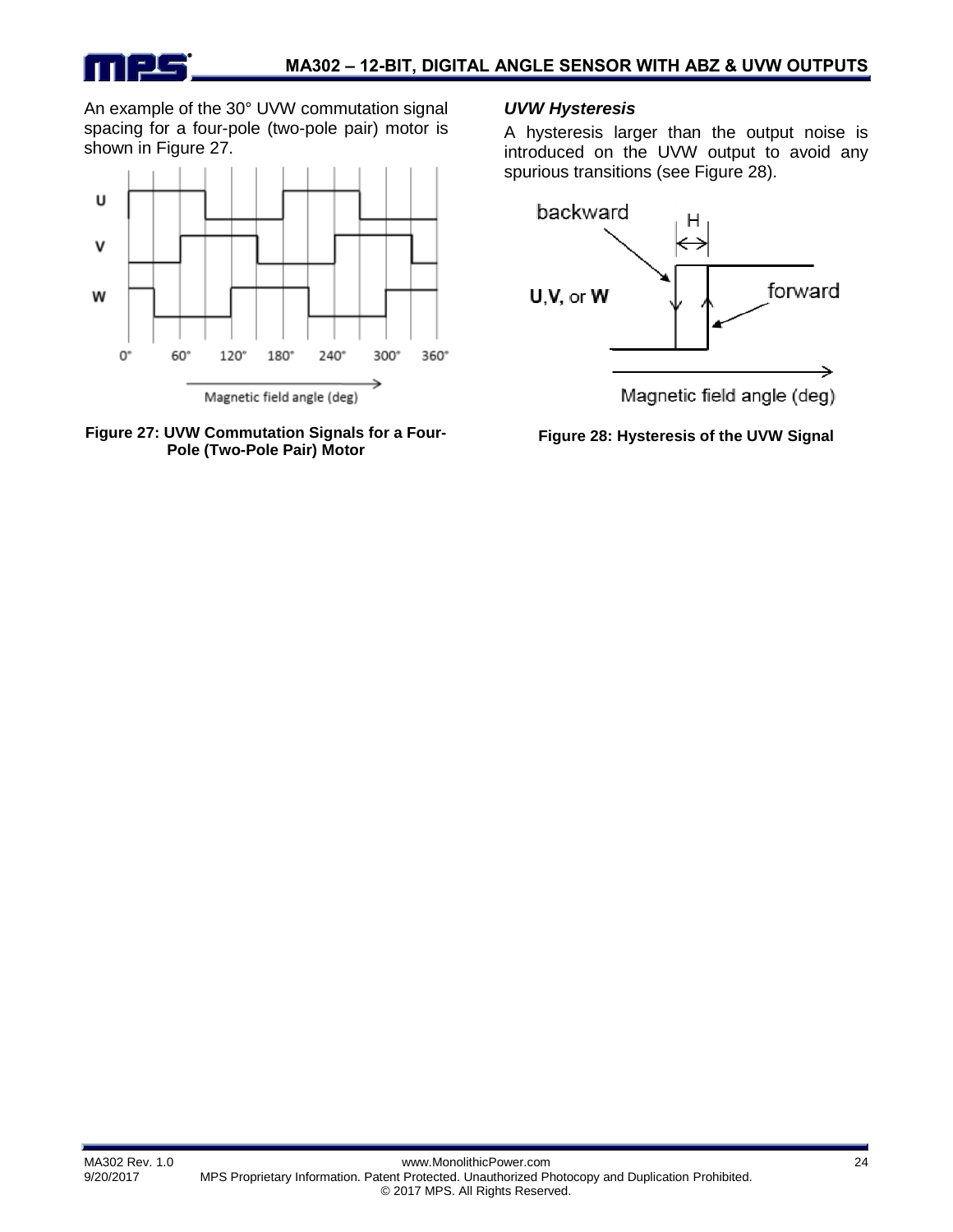

### **TYPICAL APPLICATION CIRCUITS**



**Figure 29: Typical Configurations Using SPI Interface and MGH/MGL Signals**



**Figure 30: Typical Motor Configuration Using UVW Commutation Signals**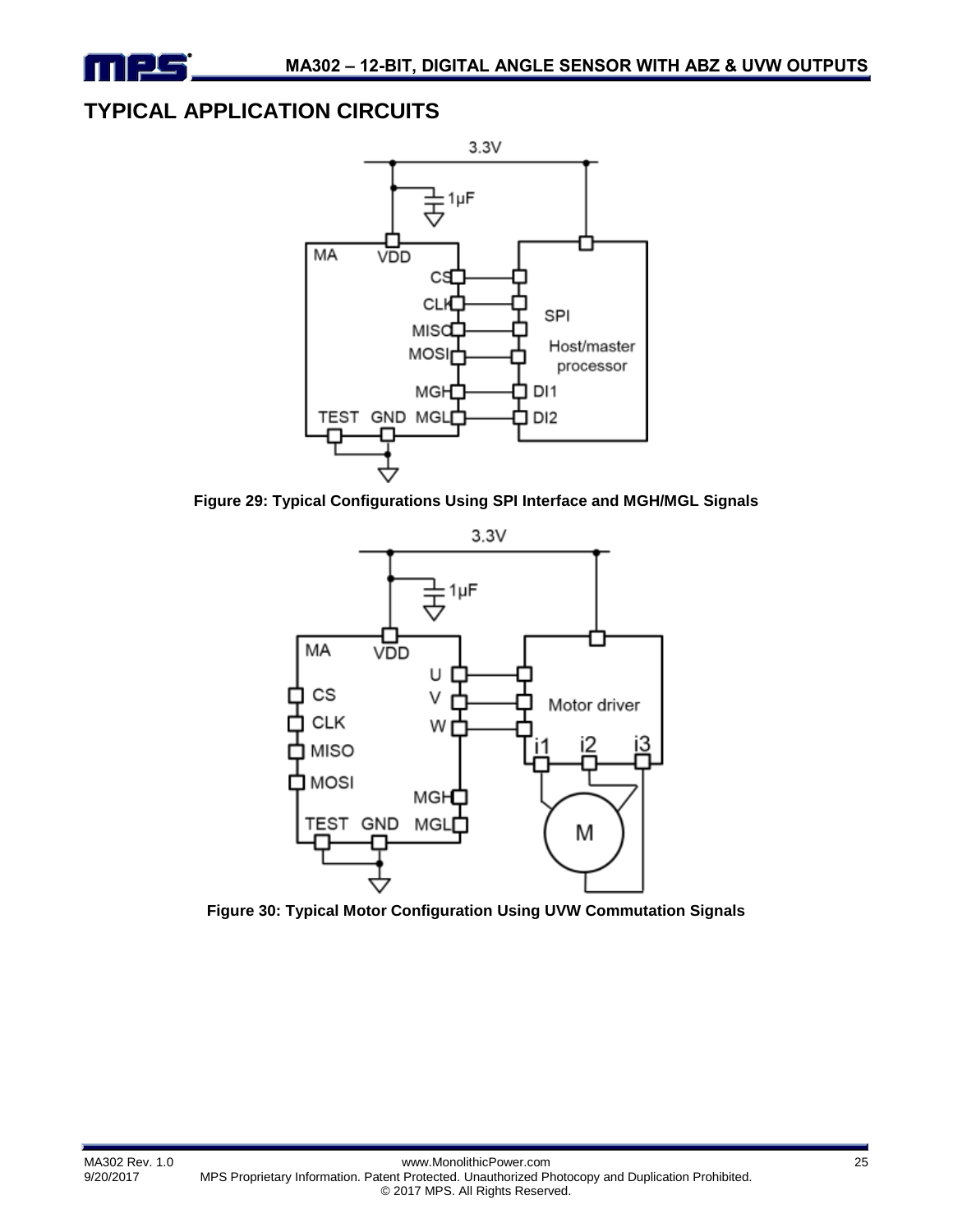

### **PACKAGE INFORMATION**



**QFN-16 (3mmx3mm)**

### **RECOMMENDED LAND PATTERN**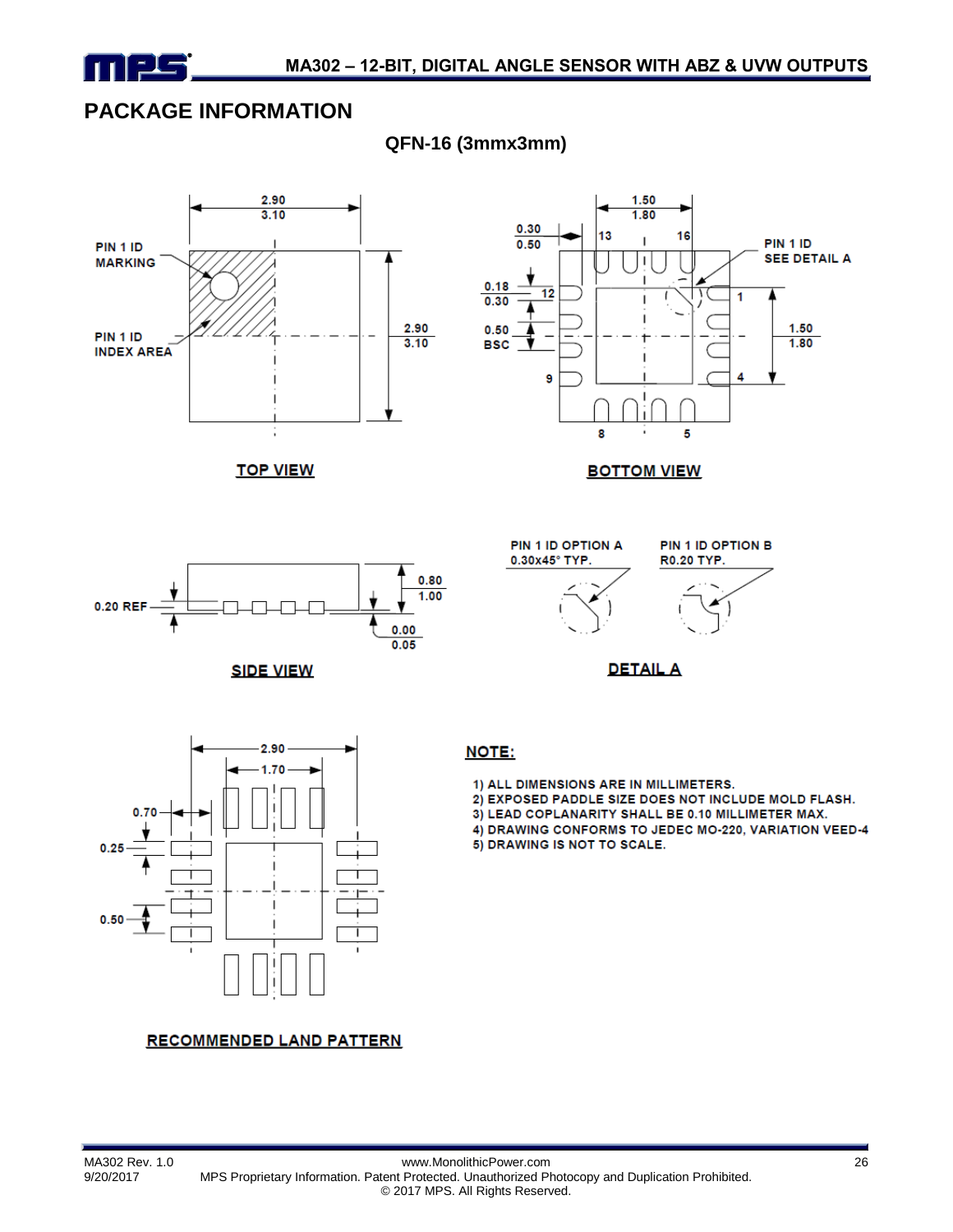### **APPENDIX A: DEFINITIONS**

**Effective Resolution (3σ noise level)** The smallest angle increment distinguishable from the noise. The resolution is measured by computing 3 times σ (the standard deviation in degrees) taken over 1,000 data points at a constant position. The resolution in bits is obtained with  $log<sub>2</sub>(360/6σ)$ .

**Refresh Rate** Rate at which new data points are stored in the output buffer.

ABZ Update Rate **Rate** Rate at which a new ABZ sate is computed. The inverse of this rate is the minimum time between 2 ABZ edges.

**Latency** The time elapsed between the instant when the data is ready to be read and the instant at which the shaft passes that position. The lag in degrees is  $la = laterov \cdot v$ , where v is the angular velocity in deg/s.

**Power-Up Time** Time until the sensor delivers valid data starting at power-up.

**Integral Non-Linearity (INL)**

Maximum deviation between the average sensor output (at a fixed position) and the true mechanical angle.



It can be obtained from the error curve  $err(\alpha) = out(\alpha) - \alpha$ , where  $out(\alpha)$  is the average over 1,000 sensor outputs, and  $\alpha$  is the mechanical angle indicated by a high precision encoder (<0.001 deg). The INL is then computed with:

$$
INL = \frac{\max(err(a)) - \min(err(a))}{2}
$$
 (A1)

**Drift Angle variation rate when one parameter is changed (e.g.: temperature, properature,** VDD) and all the others, including the shaft angle, are maintained constant.